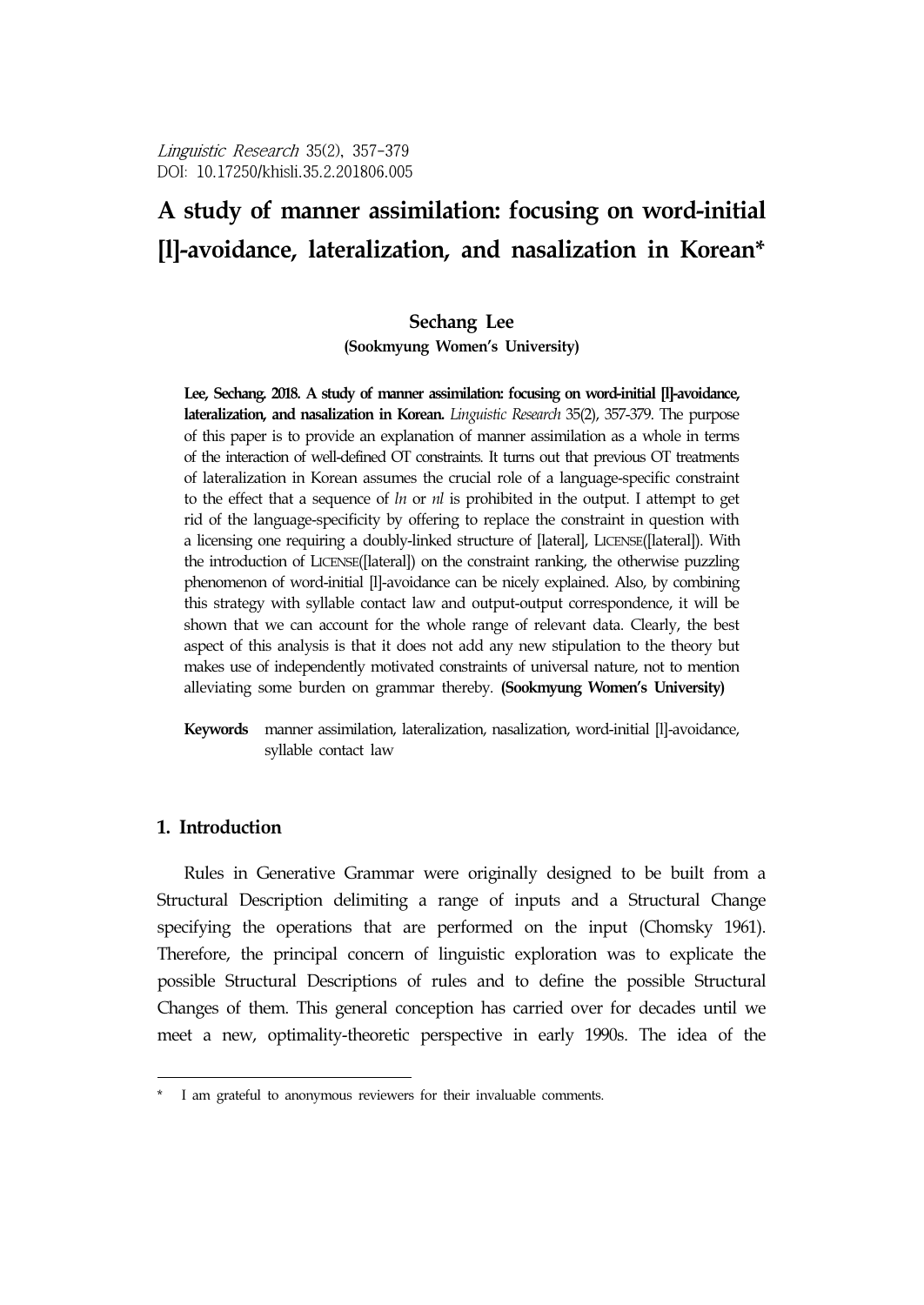Optimality Theory (OT, henceforth) is based on the discovery that the significant phonological regularities were to be found not in input configurations, nor in the transformational operations, but in the characterization of output structures (cf. Prince and Smolensky 1993, 2004; McCarthy and Prince 1993, 1995). This is exactly the type of evidence one needs for claiming that Universal Grammar (UG, henceforth) is based essentially on the workings of output well-formedness constraints.1 Those well-formedness constraints are translated as universal constraints in OT framework and the argumentation of cross-linguistic variation crucially depends on the way they are ranked and how they interact. Since it is assumed in OT that there is a finite set of universal constrains in UG, it is very important to design UG in such a way that every constraint in the UG is as universal as possible, which enables us to preserve UG at a minimum cost. Inevitably, however, it should be admitted that there is also a need for a set of language-specific constraints in the grammar of every language. I argue in this vein that a desirable model of grammar should keep a minimum number of those language-specific constraints in our grammar, which promotes our approaching to an ideal UG. Approaching from this perspective, I intend to analyze various aspects of manner assimilation in Korean. Above all things, I reexamine previous OT constraints employed in earlier analyses to show that they are not properly designed in the sense of OT. And then I continue to propose an intuitively more satisfying universal constraint in my manner-assimilation analysis that fares better than in previous treatments. It will be shown that the explanation in this article has to be preferred because it provides for an economical theory that uses a minimum of apparatus.

### **2. Paradigm**

Across syllable boundary, adjacent sonorant cluster /ln/ or /nl/ is bound to undergo the manner assimilation of either lateralization or nasalization. This article aims to provide a unified explanation for diverse ramifications of the

<sup>1 ...</sup> What is clear is that any serious theory of phonology must rely heavily on well-formedness constraints; where by 'serious' we mean 'committed to Universal Grammar'... (Prince and Smolensk 2004: 1)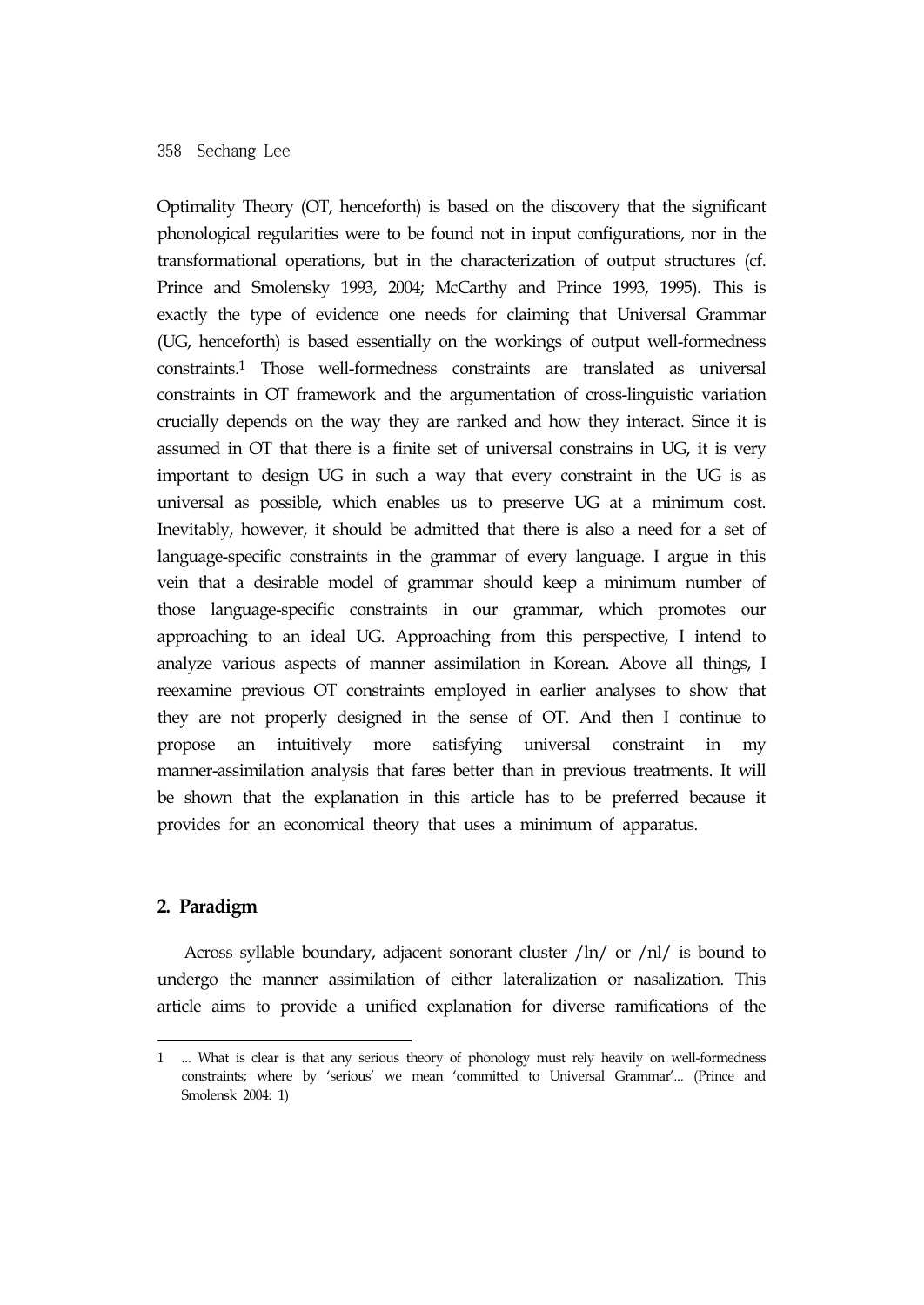manner assimilation. Characteristic instances that I will focus on in what follows are displayed below:

## (1) Initial Law a. /n/-deletion /njə-ʧa/ [jə.ʤa] 'woman' /njo-lo/ [jo.ro] 'urinary tract' /nju-tæ/ [ju.dæ] 'bond' /nik-mjəŋ/ [ik.mjəŋ] 'anonymity' b. /l/-nasalization /lak-jəp/ [na.gjəp] 'fallen leaves' /læ-il/ [næ.il] 'tomorrow' /lon-mun/ [non.mun] 'thesis' /lu-mjəŋ/ [nu.mjəŋ] 'false charge'

### (2) Directionality of lateralization

| a. $/$ pan-lan $/$    | [pal.lan]                    | 'revolt'      |                  |
|-----------------------|------------------------------|---------------|------------------|
| $/$ non-li $/$        | [nd.li]                      | 'logic'       |                  |
| b. $/\text{pul-nii}/$ | $[{\rm pul.}$ $\text{Lip}$ ] | 'inablility'  |                  |
| $/$ mil-nap $/$       | [mi.lap]                     | 'wax'         |                  |
| c. /sin+lamjan/       |                              | [sin.na.mjan] | 'Shin Ramyun'    |
| $\$ {imum+lon}/       |                              | [i.mun.non]   | 'phonology'      |
| $d.$ /səl $+nal/$     | [səl.lal]                    |               | 'New Year's Day' |
| /sil+nakwan/          |                              | [sil.la.kwən] | 'Paradise Lost'  |

### (3) Manner assimilation and emergence of nasal stop

| a. $/p/ + /l/$ | $[{\rm mn}]$      |                    |
|----------------|-------------------|--------------------|
| $/hap-li/$     | [ha <u>m</u> .ni] | 'rationality'      |
| $/kam-li/$     | [ka <u>m</u> .ni] | 'inspection'       |
| b. $/k/ + /l/$ | [m]               |                    |
| /kjək-li/      | [kjən.ni]         | 'isolation'        |
| /kuk-lon/      | [kuŋ.non]         | 'national opinion' |
|                |                   |                    |

As can be seen in (1),  $/1/$  or  $/n/$  in underlying forms are not realized as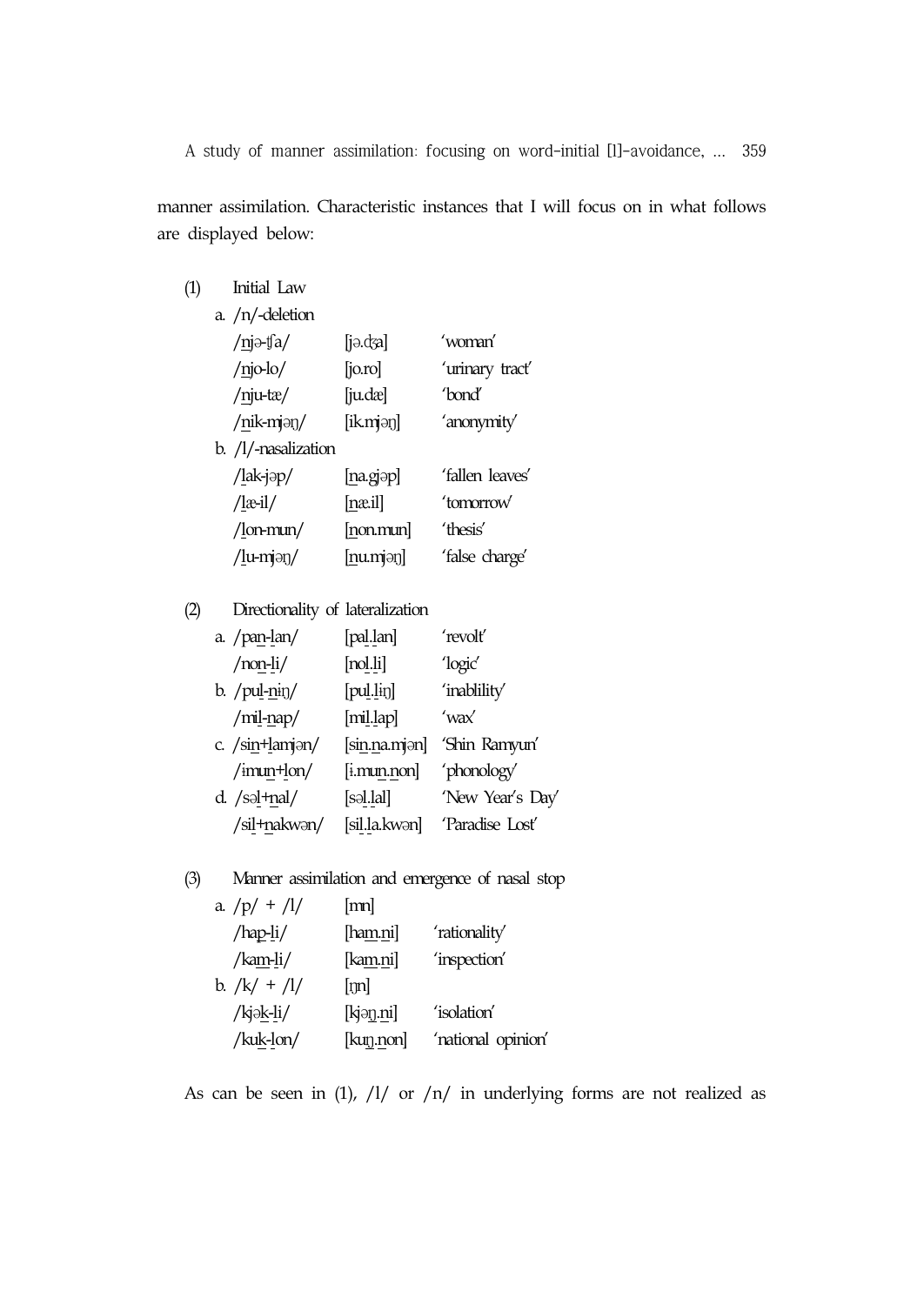they are in word-initial position: the former is realized as [n] while the latter is deleted. I will show later on that careful examination of the so-called 'Initial Law' in (1) gives us the insight as to the various aspects of manner assimilation in Korean. As the examples in (2a, b) make clear, the source and focus of the assimilation need not be in a linear order: the underlying /ln/ and /nl/ both surface as [l.l]. For the cases in (2c) where we have the same underlying sequence of  $\frac{1}{4}$  and  $\frac{1}{n}$  as in  $(2a, b, d)$ , the obvious fact is that nasalization instead of lateralization occurs, exactly the opposite of what happens in the rest. The line between them is not hard to find: we find a concatenation of two morphemes in (2c, d) unlike those in (2a, b). Another perhaps more surprising fact is that nasal stops appear out of nowhere in cases where an obstruent or sonorant is followed by a lateral as shown in (3). Something very interesting is going on here. The fact that nasals often surface calls for explanation given that no nasal is given in the underlying representation.

#### **3. Previous treatment**

Before turning to my analysis, I will present previous discussions germane to the OT analysis to be offered in this article. Davis and Shin (1999, D&S henceforth) proposed a markedness constraint 'SyllCon' to handle the Korean lateralization within the framework of OT.2 I examine the way SyllCon functions and point out what kind of significant problems it poses empirically as well as theoretically for standard OT-based analyses. There is yet additional concern. I will discuss that the ancillary constraint 'Similarity' D&S introduces is a constraint of arbitrary nature and rather like a typical phonological rule widely adopted since early generative tradition (cf. Chomsky and Halle 1968, known widely as *SPE*). Finally, I make a review of previous analyses adopting or slightly modifying D&S's approach and illustrate that they are also inherently

<sup>2</sup> As far as my knowledge goes, Davis and Shin (1999) was actually the first work in the literature that attempted to formulate the precise mechanism of Korean lateralization in terms of OT universal constraint. Their SyllCon has been standardly adopted in the subsequent relevant literature, as will be attested in this section. I do not question the status SyllCon as a universal constraint. My idea in this work originates from questioning the validity of D&S's 'Similarity' which will be introduced shortly.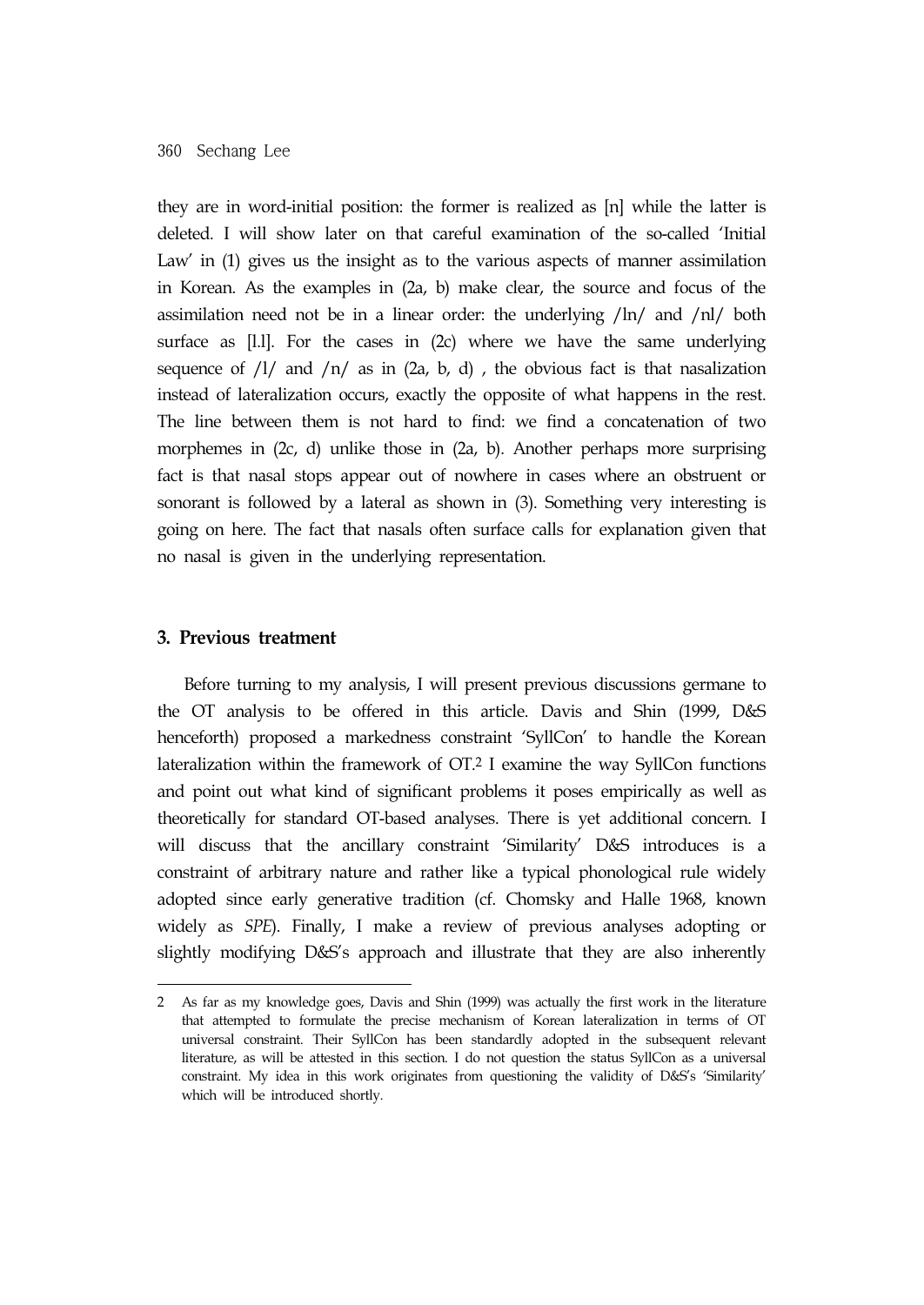problematic in that the same serious problems arise as above.

A potential consonant concatenation results when two syllables come into contact with each other. The strength difference between these adjacent consonants has been noted to play a significant role in accounting for phonological alternations in many relevant languages in traditional literature (Hooper 1976; Murray and Vennemann 1983; Vennemann 1988, among others).3 D&S captured the generalization thus obtained in terms of sonority difference. The descriptive generalization now reads as follows:

(4) Syllable Contact (SyllCon) D&S (1999: 286) "The onset of a syllable must not be of greater sonority than the last segment in the immediately preceding syllable." (That is, avoid rising sonority over a syllable boundary.)

The SyllCon in (4) requires that a descending sonority scale should be preferred to ascending one between adjacent consonants across syllable boundary. In other words, the consonant at the left-hand side of syllable boundary should have higher sonority than the one at the right-hand side. This is to say that a syllable coda is higher in sonority scale than an immediately following syllable onset.

If SyllCon is adopted as an OT constraint in the tableau, the facts of Korean lateralization fall out nicely, as illustrated below:

| $\sim$ | 1001               | $1 - 1$ | $2000 + 1000 + 2000$ |             |
|--------|--------------------|---------|----------------------|-------------|
|        | 'nonli             | SvllCon | Max-[lateral]        | Max-[nasal] |
|        | a. non.li          |         |                      |             |
|        | b. non.ni          |         |                      |             |
|        | $\infty$ c. nol.li |         |                      |             |

 $(5)$  /nonli $/ \rightarrow$  [nol.li] 'logic' (D&S 1999: 293)

In the consonant sequence of [n.l] in (5a) which is faithful to the input, the sonority of [n] is lower than that of the following [l], forming a rising sonority contour which is in clear violation of SyllCon. Both remaining candidates (5b, c)

<sup>3</sup> Syllable Contact Law: A syllable contact A&B is the most preferred, the less the consonantal strength of the offset A and the greater the consonantal strength of the onset B (Vennemann 1988: 40).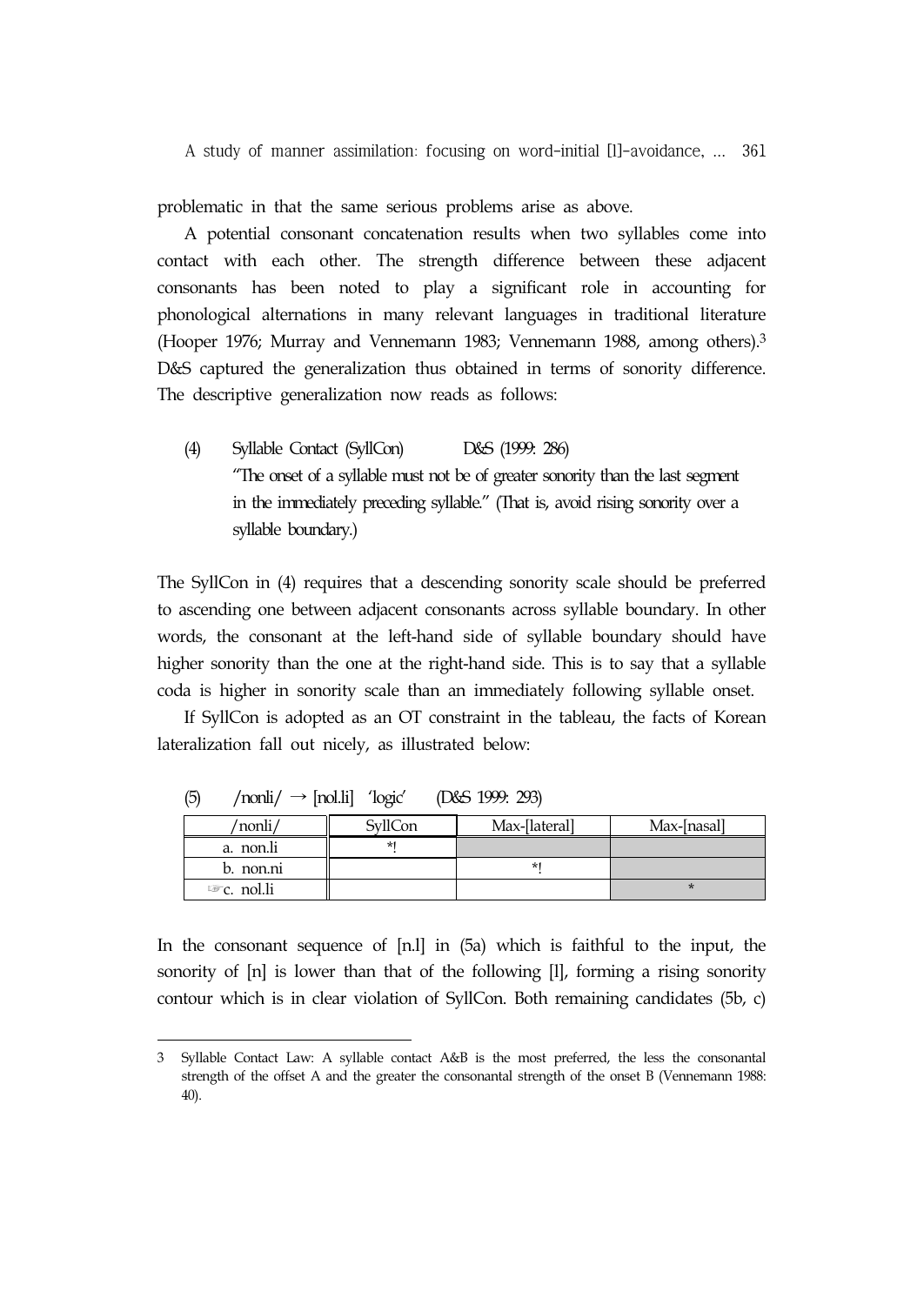satisfy SyllCon, hence both are passed on for evaluation by the next lower-ranked constraint in the hierarchy, Max-IO[lateral]. The (5b) is taken out of the race by losing the lateral in the input. The (5c) with lateralization incurs the least expensive violation, hence the optimal output.4

The data in (3b) pose an apparent challenge to the analysis in (5) above since there surface nasal consonants in spite of the fact that no source of nasal is given in the input. SyllCon turns out to be instrumental in resolving the problem. The following tableau illustrates the situation:

| $\sqrt{ }$<br>.<br>$\overline{\phantom{a}}$ | .    |             |         |         |       |         |
|---------------------------------------------|------|-------------|---------|---------|-------|---------|
| /kjəkli/                                    | Syll | Ident-Onset | Ident-  | Max-    | Max-  | Ident-  |
|                                             | Con  | [sonorant]  | [place] | [lat]   | [nas] | [son]   |
| a. kjək.li                                  | *1   |             |         |         |       |         |
| b. kjak.ni                                  | *1   |             |         | $\star$ |       |         |
| c. kjəl.li                                  |      |             | *1      |         |       | $\star$ |
| d. kjan.li                                  | *1   |             |         |         |       | $\star$ |
| <sup>■</sup> e. kjan.ni                     |      |             |         | $\star$ |       | $\star$ |
| f. kjak.ti                                  |      | $*1$        |         | $\star$ |       | $\star$ |

(6) /kjək-li/  $\rightarrow$  [kjəŋ-ni] 'isolation' (D&S 1999: 295)

The ranking and interaction of constrains in  $(6)$  makes the input /kl/ surface as [ŋ.n] in the output form, avoiding the violation of the top-ranked constraint SyllCon at the expense of violating low-ranked Ident-IO[sonorant]. This entails that the optimal candidate must be (6e).

However, D&S's analysis which crucially depends on the work of SyllCon soon runs into a problem. The following tableau, /ln/ as its input sequence, illustrates this:

| $\mathbf{v}$<br>$\mu$ points in $\mu$ | $1P^{U1111}$ | <b>HELLE</b> , | $10000$ $17771$ $1777$ |           |       |         |
|---------------------------------------|--------------|----------------|------------------------|-----------|-------|---------|
| /pulnin/                              | Syll         | Ident-Onset    | Ident-                 | Max-      | Max-  | Ident-  |
|                                       | Con          | [sonorant]     | [place]                | [lateral] | [nas] | [son]   |
| Sa. pul.nin                           |              |                |                        |           |       |         |
| b. pul.tin                            |              | $*1$           |                        |           | ÷     | $\star$ |
| c. pun.nin                            |              |                |                        | *1        |       |         |
| d. pul.lin                            |              |                |                        |           | *1    |         |

 $(7)$  /pulnin/  $\rightarrow$  [pul.lin] 'inability' (D&S 1999: 299)

4 Park (2006) makes suggestions towards an explanation of /nl/-avoidance in terms of analogy, which I refer the reader to the paper.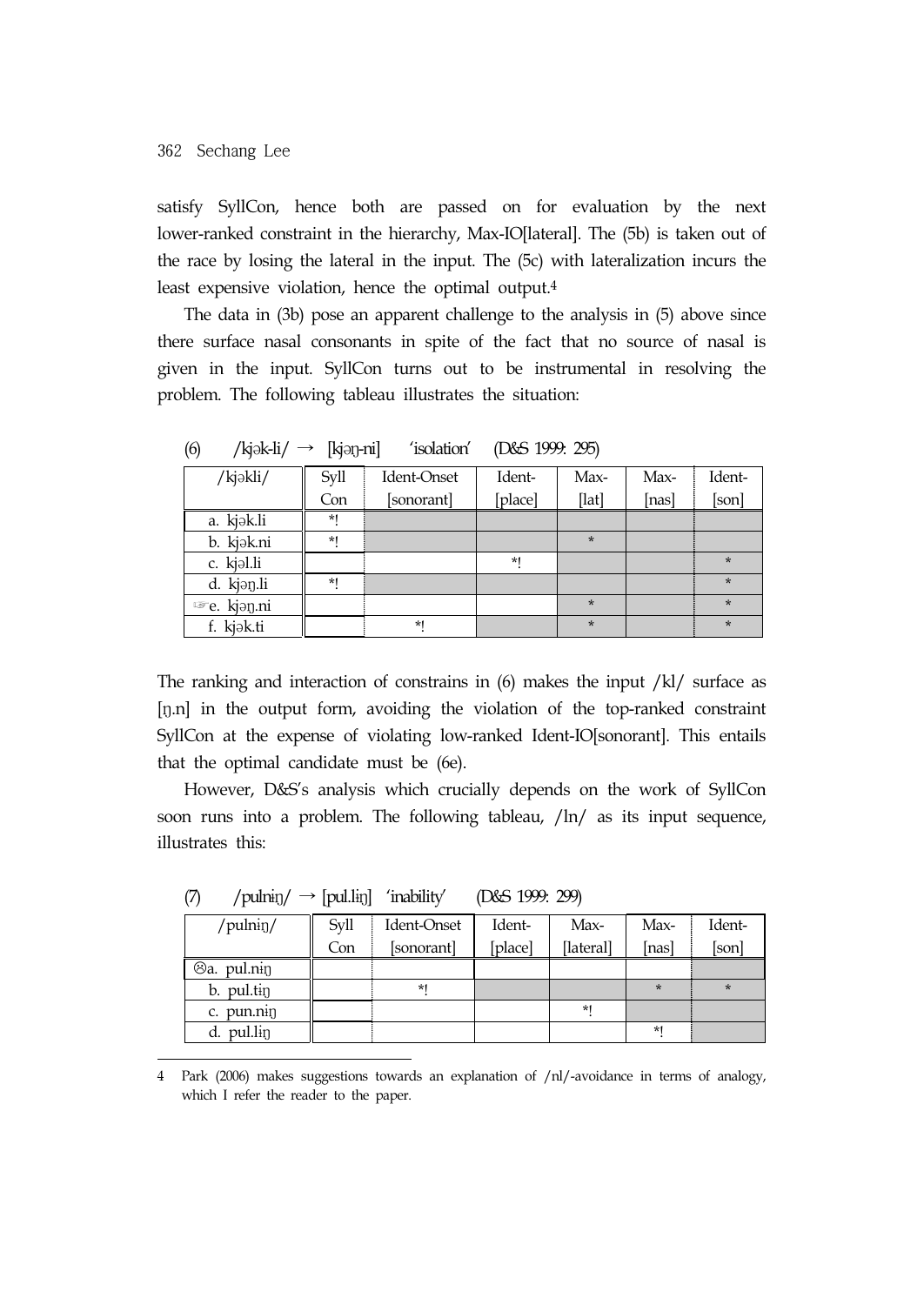(7d) must be the actual output, but it is not the most harmonic candidate. Regardless of the ranking of all the constraints, however, (7a) must be the winner since all the other remaining candidates in (7b-d) are harmonically bounded by it. The main culprit for this wrong decision appears to be that the input sequence is /ln/ (7) not /nl/ as in (5). D&S resolve this empirical problem with additional machinery, introducing another output constraint in the hierarchy. They see this as an effect of the 'Similarity' blocking the occurrence of adjacent sonorant coronals, as shown below:

### (8) Similarity – \*[+son, +cor], [+son, +cor]5 D&S (1999: 300) A sequence of coronal sonorant consonants is disallowed.

After all, the intended result of (8) is to prohibit both [l.n] and [n.l] as the outcome. The sequence [l.n] in (7a: [pul.nɨŋ]) would lead to a violation of Similarity, so (7a) would be less harmonic than (7d). The following tableau portrays the situation with the Similarity ranked on the constraint hierarchy:

|                            | Syll | Ident- | Simi-  | Ident-  | Max-  | Max-    | Ident-  |
|----------------------------|------|--------|--------|---------|-------|---------|---------|
| /pulnin/                   | Con  | Onset  | larity | [place] | [lat] | [nas]   | [son]   |
|                            |      | [son]  |        |         |       |         |         |
| a. pul.nin                 |      |        | *1     |         |       |         |         |
| b. pul.tin                 |      | $*1$   |        |         |       | $\star$ | $\star$ |
| pun.nin<br>c.              |      |        |        |         | *1    |         |         |
| pul.lin<br>$\mathbb{Z}$ d. |      |        |        |         |       | $*1$    |         |

(9) /pulnin/  $\rightarrow$  [pul.lin] 'inability' (D&S 1999: 300)

In a nutshell, what is being claimed by D&S is that lateralization is twofold: the /nl/→[l.l] in (5) is due to the working of SyllCon while the /ln/→[l.l] in (9) is taken care of by Similarity. Now, a natural question that arises is, are we dealing with two different lateralizations in (5) and (9)? No, patently. D&S confront a directionality problem here. This casts very serious doubt on thier account of lateralization. Our intuition tells us that (5) and (9) are one and the

<sup>5</sup> The motivation of the Similarity as an OT constraint is essentially based on the work of Pierrehumbert (1993). Its unstable status as a universal constraint will be discussed in depth in the next section.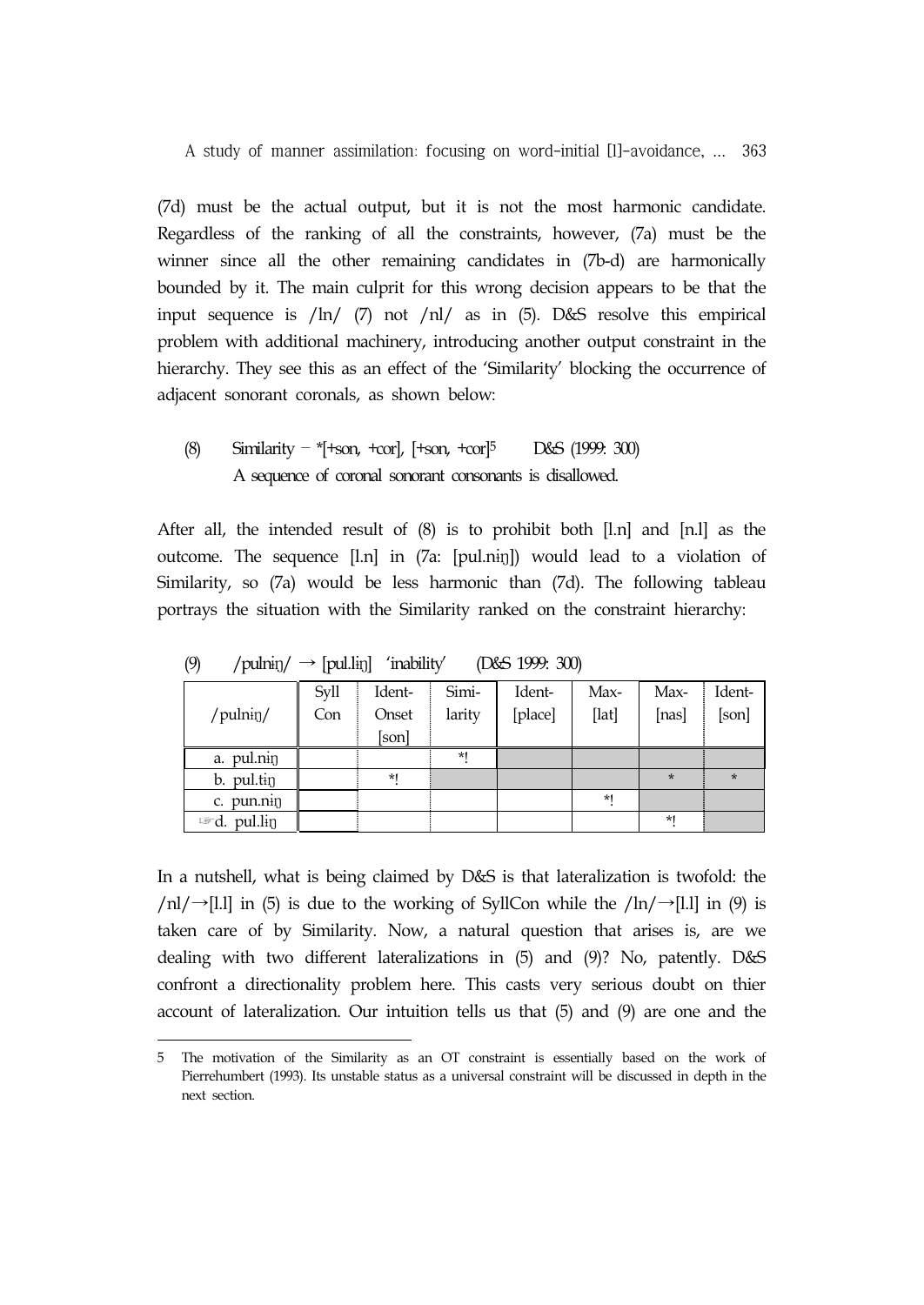same process and should be explained in a single unified way.

According to Prince and Smolensky (1993, 2004) and McCarthy and Prince (1993), markedness is built into grammars in the form of universal output constraints. Since those constraints are of universal nature, they are to directly state unmarked patterns: 'syllables are open' or 'feet are binary', etc. Constraints are intrinsically in conflict, but grammars regulate the conflicts through the rankings and interactions of the constraints. In a related vein, it will be argued in the next section that such a state of affairs as caused by Similarity in (8) poses significant empirical and theoretical problems for a standard OT approach.

It is noteworthy that essentially no substantial analyses of Korean manner assimilation since D&S have appeared in which any basically different way of explanation is put into practice.6 Kang (2000) also presents an analysis of the phenomena in question, using the constraints in (10). I will detail the inadequacies of this approach. The illustration of his approach is offered in tableau (11):

(10) Kang (2000)'s constraints

a. [n%l]: the adjacency of nasal and lateral is not allowed.

- b.  $*_{\sigma}$ [l: a lateral is not allowed in the syllable-initial position.
- c. \*[nn]: coronal nasal geminates are not allowed.

| /kwənlyək/    | n%l` | *lnn | × |
|---------------|------|------|---|
| a. kwənlyək   |      |      |   |
| b. kwənnyək   |      | *1   |   |
| ≌‴c. kwəllyək |      |      |   |

(11) /kwənlyək/  $\rightarrow$  [kwəllyək] 'power' (Kang 2000: 227)

The tableau in (11) illustrates how the candidate with lateralization is correctly chosen by the constraint hierarchy.

At this point, it is perhaps reasonable to view this style of explanation with

<sup>6</sup> To give an example, Kang (2002) admits that D&S's analysis insightfully explains the Korean manner assimilation phenomena in terms of SyllCon and Similarity. She provides some analyses of additional data involving word structure along the lines of that proposed by D&S, incorporating OO-correspondence in the sense of Benua (1995). But importantly her claim does not lend any new perspectives on the crucial data we are currently dealing with.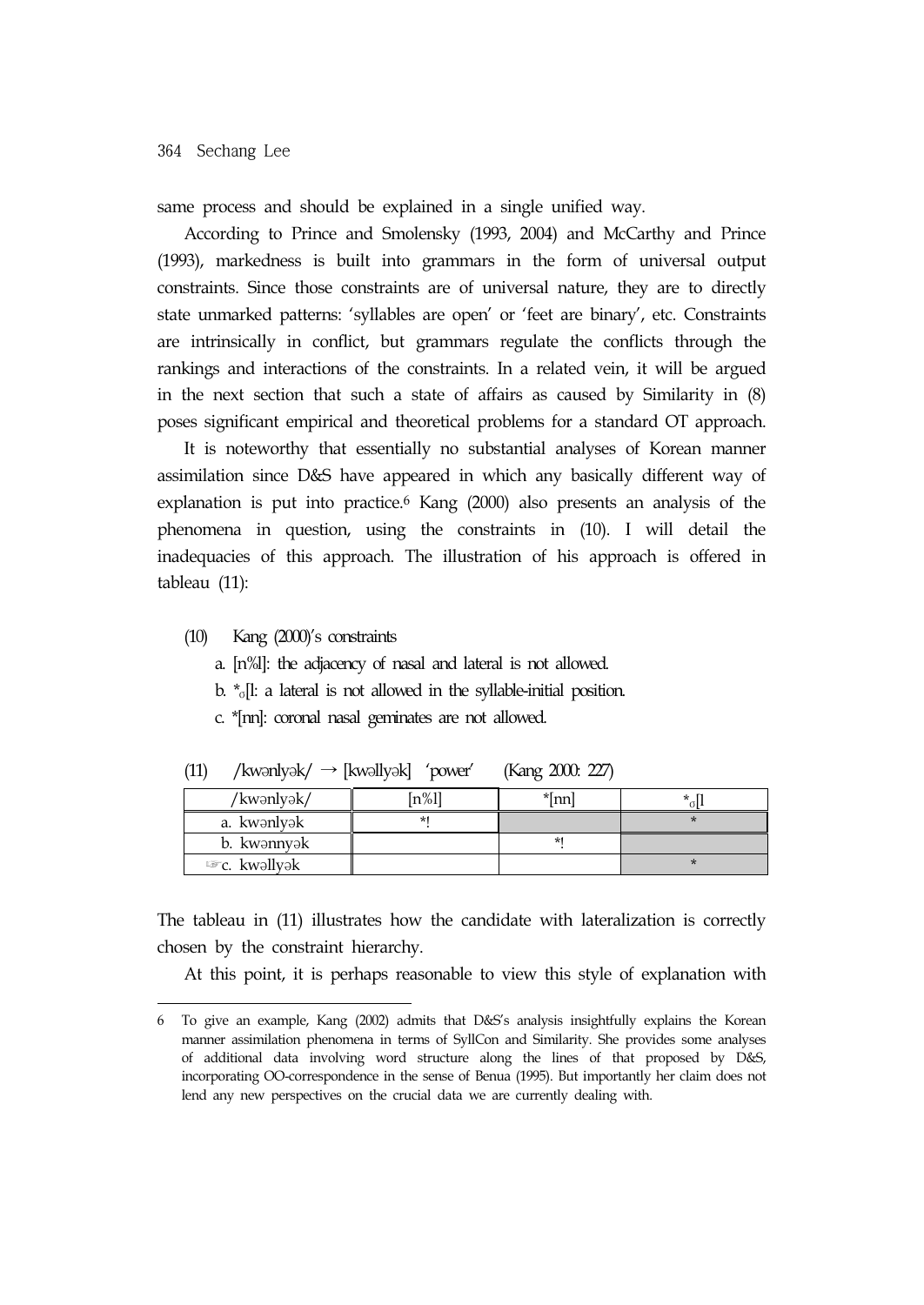some suspicion. Although Kang (2000)'s OT approach seems to work well for these cases, it bears some inherent serious problems that it encounters when the nature of constraints are considered from an OT perspective. Each constraint employed in (11) does not reflect the unmarked status of phonological state of affairs. This means that all the constraints suffer from language-specificity. To cite an example, the top-ranked [n%l] prohibits a sequence of [n] and [l] in either order. Unfortunately, however, this expression as a theoretical characterization gives no insight as to why the sequence in question should be avoided. Also, the other two constraints  $\kappa$ [nn] and  $\kappa$ <sub>0</sub>[l also suffer from the same language-specificity and do not shed any new light on the phenomena. It goes without saying that postulating such language-specific constraints as these does put a burden on OT grammar which lays emphasis on unmarked status of output constraints.

Lastly, let us consider Sohn (2008)'s treatment of the phenomena. She discusses further consequences of D&S's analysis previously outlined. Let us examine two cases (i) where a morpheme boundary intervenes and (ii) how loanwords behave differently. Continuing to adopt the D&S's framework so far outlined, she adopted SyllCon as it is from D&S. And she proposed SonUni in (12) and employed Max-OO(nas/cod) in (13) as her important pieces of machinery.7

- (12) Sonority Uniformity (SonUni) (Sohn 2008: 37) A sequence of alveolar sonorants of different sonority rank is disallowed.
- (13) Max-OO(nas/cod) (Sohn 2008: 38) The feature [+nasal] of an output segment in the coda is realized in the corresponding output.

Consider her tableau in (14) as compared to another one in (15).

<sup>7</sup> The formulation Max-OO(nas/cod) is originally based on Benua (1997). But the introduction of the OO-correspondence to analyzing Korean lateralization and nasalization is attributed to the insight in Kang (2002).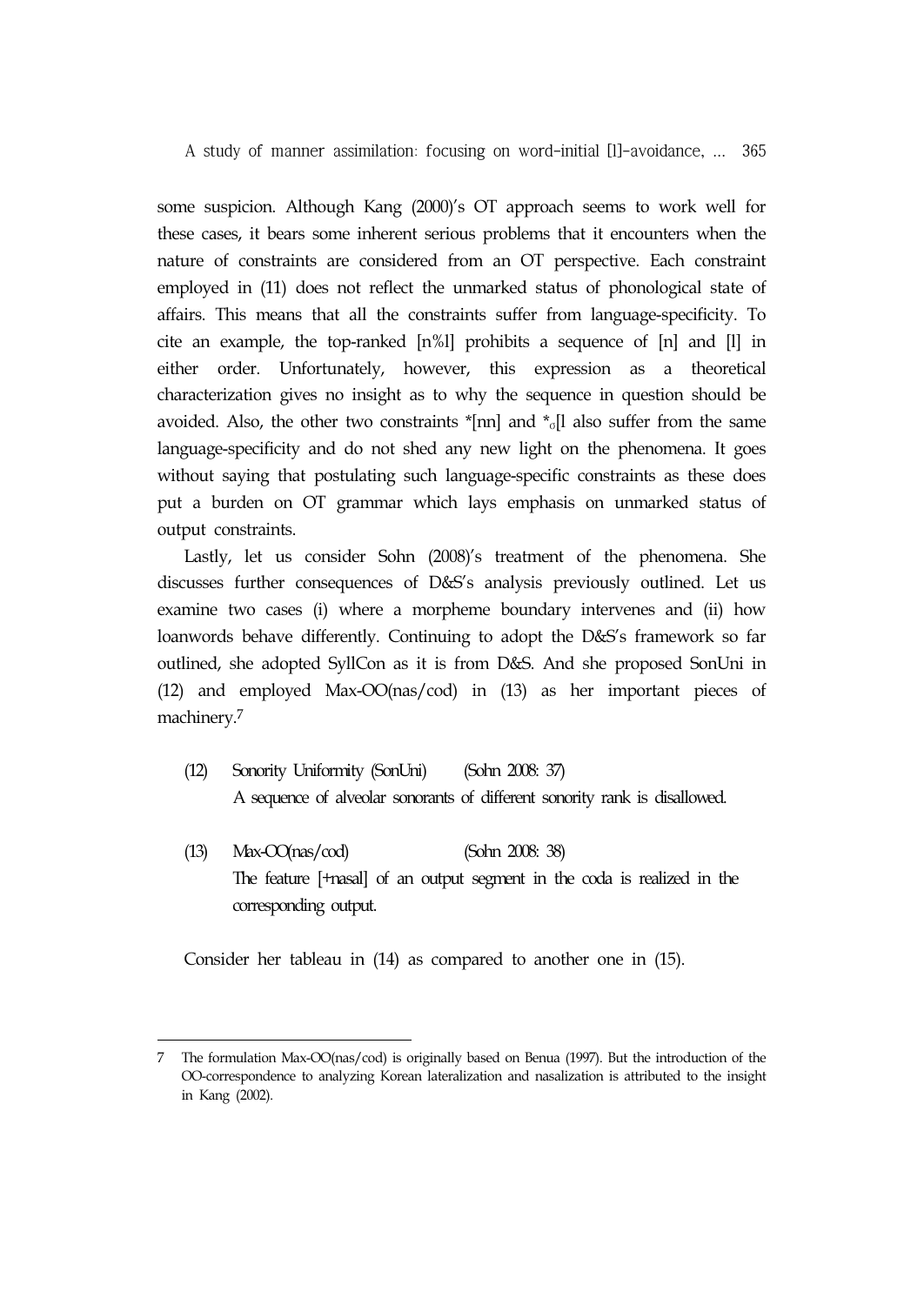|                    |         | ___     | w         |        |          |
|--------------------|---------|---------|-----------|--------|----------|
| $/n-l/$            | SyllCon | SonUni  | Max-OO    | Max-IO | $Max-IO$ |
|                    |         |         | (nas/cod) | (lat)  | (nas)    |
| a. nl              | *1      | $\star$ |           |        |          |
| b. 11              |         |         | $*1$      |        |          |
| $\mathbb{F}C$ . nn |         |         |           |        |          |

(14) / $\text{imum+lon}/ \rightarrow \text{[imun.non]}$  / $\text{phonology}$  (Sohn 2008: 38)

| $\rightarrow$ [məllo] 'Monroe' (Sohn 2008: 43) | (15) | Marginal speech: /monLo/ |  |  |  |  |  |
|------------------------------------------------|------|--------------------------|--|--|--|--|--|
|------------------------------------------------|------|--------------------------|--|--|--|--|--|

| $/n-1/$            | Son | $\ast_{\sigma}$ [1 | *RR | Max-    | Max-     | Max-    | Max-    |
|--------------------|-----|--------------------|-----|---------|----------|---------|---------|
|                    | Uni |                    |     | IO(son) | IO(appr) | IO(lat) | IO(nas) |
| a. nl              |     | $\star$            |     |         |          |         |         |
| b. nr              | $*$ |                    |     |         |          |         |         |
| c. nt              |     |                    |     | $*1$    | $\star$  |         |         |
| d. fr              |     |                    | *1  |         |          |         | $\star$ |
| $\mathbb{F}$ e. 11 |     |                    |     |         |          |         | $\star$ |
| f. nn              |     |                    |     |         | $*1$     |         |         |

In both tableaux, the SonUni is ranked high enough to heavily influence the selection of optimal outputs.<sup>8</sup> What is particularly to be noted here is that there is in fact no substantial difference between Sohn's SonUni in (12) and D&S's Similarity in (8). These two constraints would share potential problems. I will discuss in depth the problems in the next section. In the tableau (15), in addition, we find  $\sigma$ <sub>o</sub>[l and \*RR, which are language-specific. These do not carry any explanatory power in OT for the sort of reasons already mentioned in connection with the formulation of Kang (2000)'s constraints in (10).

### **4. Validity of OT constraints**

It has long been recognized that in Semitic languages the verbal root, typically consisting of three consonants (e.g., *ktb* or *qtl*), serves as the skeleton to which vowels as flesh are added in the process of word-formation. This is a

<sup>8</sup> Sohn (2008: 45) argues that the constraint ranking in (15) is to account for marginal speech form opting for lateral geminate, where OO-correspondence is unavailable. In this case, the total ranking she argues for is as follows: SyllCon, SonUni,  $*_{0}[1, *RR \rightarrow Max-OO(nas/cod),$ Max-OO(lat/cod) » Max-OO(lat/ons), Max-OO(nas/ons) » Max-IO(son) » Max-IO(appr) » Max-IO(lat) » Max-IO(nas).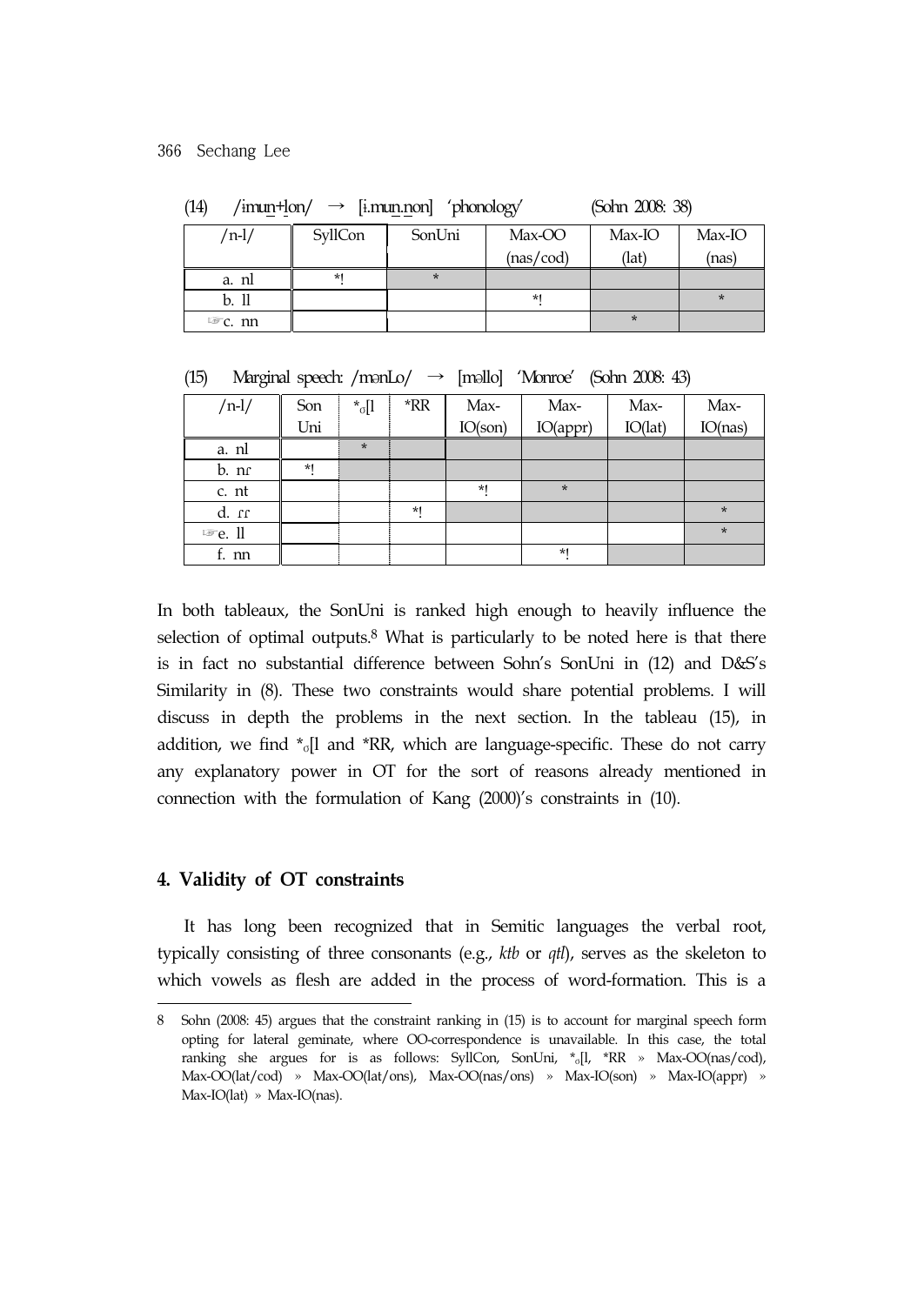well-known case of non-concatenative morphological process. Greenberg (1950) lays out the cooccurrence restrictions to the effect that combinations of homorganic consonants are disfavored. Afterwards, we witness the appearance of a landmark article by McCarthy (1986) in which some anomalous aspects of roots are accounted for by the workings of the Obligatory Contour Principle (the OCP). The OCP is a principle of Universal Grammar. And that was originally proposed Leben (1973) for the purpose of accounting for the fact that like tones cannot be adjacent to each other in tone languages. I will argue in what follows that D&S's Similarity cannot obtain the OCP status of any universal nature, and must be no more than a language-specific constraint.

Pierrehumbert (1993) classified 26 Arabic consonants in terms of five natural classes, as shown below:

| (16) | Arabic consonants and natural classes (Pierrehumbert 1993: 369) |  |  |  |  |  |
|------|-----------------------------------------------------------------|--|--|--|--|--|
|------|-----------------------------------------------------------------|--|--|--|--|--|

| a. Labials                  | $\{b, f, m\}$                                            |
|-----------------------------|----------------------------------------------------------|
| <b>b.</b> Coronal Sonorants | $\{l, r, n\}$                                            |
| c. Coronal Obstruents       | $\{t, d, s, z, T, D, S, Z, \Theta, \delta, \tilde{s}\}\$ |
| d. Dorsal Obstruents        | $\{k, g, q\}$                                            |
| e. Guttural approximants    | $\{x, y, \hbar, \xi, h, ?\}$                             |

Most importantly, the OCP effect takes place within each of the five categories. The OCP could be invoked in dealing with relevant forms by treating such four targeted major place features as [labial], [coronal], [dorsal] and [pharyngeal] as privative on separate tiers.

Adjacent like specifications of Coronal Sonorants in (16b) are also disfavored. What is of interest is that we witness a special pattern in Arabic. That is, the Coronal Sonorants in (16b) co-occur freely with the Coronal Obstruents in (16c) (Pierrehumbert 1993: 369). This means that since no contravention of the OCP occurs between these two categories, the OCP cannot be defined on [coronal] tier. McCarthy (1988) proposed an analysis in terms of underspecification by treating the Coronal Sonorants (but not Coronal Obstruents) as underlyingly placeless on the [coronal] tier. For this reason, they are made invisible at the stage of the evaluation by the OCP on the [coronal] tier. By so doing, such an analysis would lead us to expect that the failure of the Coronal Sonorants [l], [r],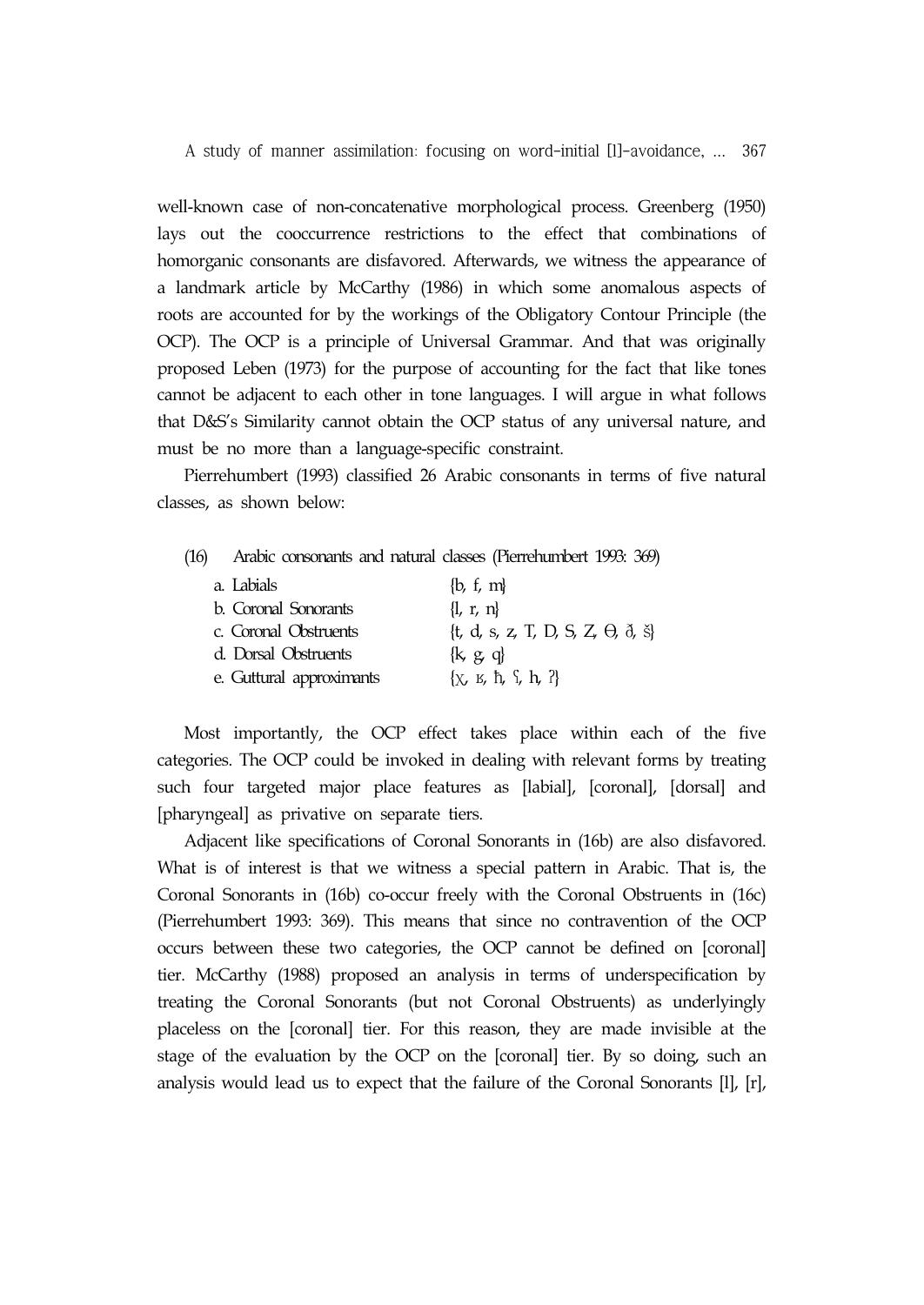and [n] to combine with each other is attributed to the role of a redundancy rule. And this expectation can be borne out by regulating at what stage of the derivation the feature-filling rule will be applied. If we try to translate McCarthy  $(1988)'$ s insight on the underspecification<sup>9</sup> into an OT constraint, however, we come up with a language-specific constraint. In what follows I will try to make explicit the reasoning that might lead to the adoption of D&S's Similarity.

Another example of the same sort is Korean. As illustrated in (17) below, coronal sonorants and coronal obstruents freely co-occur within roots in Korean.

(17) Failure of the OCP in Korean coronals [sǝ**l**.**d**an] 'coronal', [kwa**n**.**s**a] 'article', [ka**l**.**d**ɛ] 'reed', [su**l**.**s**aŋ] 'a drinking table', [kwa**n**.**d**ɛ] 'tolerance', [wu**l**.**t**a.ri] 'fence', [o**n**.**t**aŋ] 'hot water'

As we have seen, this pattern is exactly what happens in Arabic. Having established this, a question arises as to why Korean displays the same behavior of prohibiting such adjacent coronal sonorants [l.n] or [n.l] like Arabic. D&S attributes it to the workings of an OT constraint Similarity. But I claim that the Similarity cannot be a markedness constratint reflecting the unmarked aspects of linguistic affairs but a language-specific constraint putting a burden on our grammar. Of course, it would be inevitable in constructing an OT grammar that every grammar has certain set of language-specific constraints. But every language-specific constraint comes at a cost while universal constraints come for free. According to the OT interpretation, the phonological consequences of any cost are determined by constraint ranking. Therefore, we need to preserve the set of language-specific constraints at a minimum cost.

Going back to the discussion in the preceding paragraph, introducing D&S's Similarity in the tableau might seem to handle the avoidance of [l.n] or [n.l] sequences in Korean, apparently. Unfortunately, however, the Similarity cannot be a universal markedness constraint. D&S's Similarity which forbids adjacent [+son, +cor] specifications is reasonably argued to be an output constraint of language-specific nature, which puts a burden on individual grammar. In a sense, the Similarity is as good as arbitrary \*ln or \*ln not to mention Kang

<sup>9</sup> A central goal of underspecification theory is to eliminate all redundancy from underlying representations (Kiparsky 1982; Archangeli 1984, among others).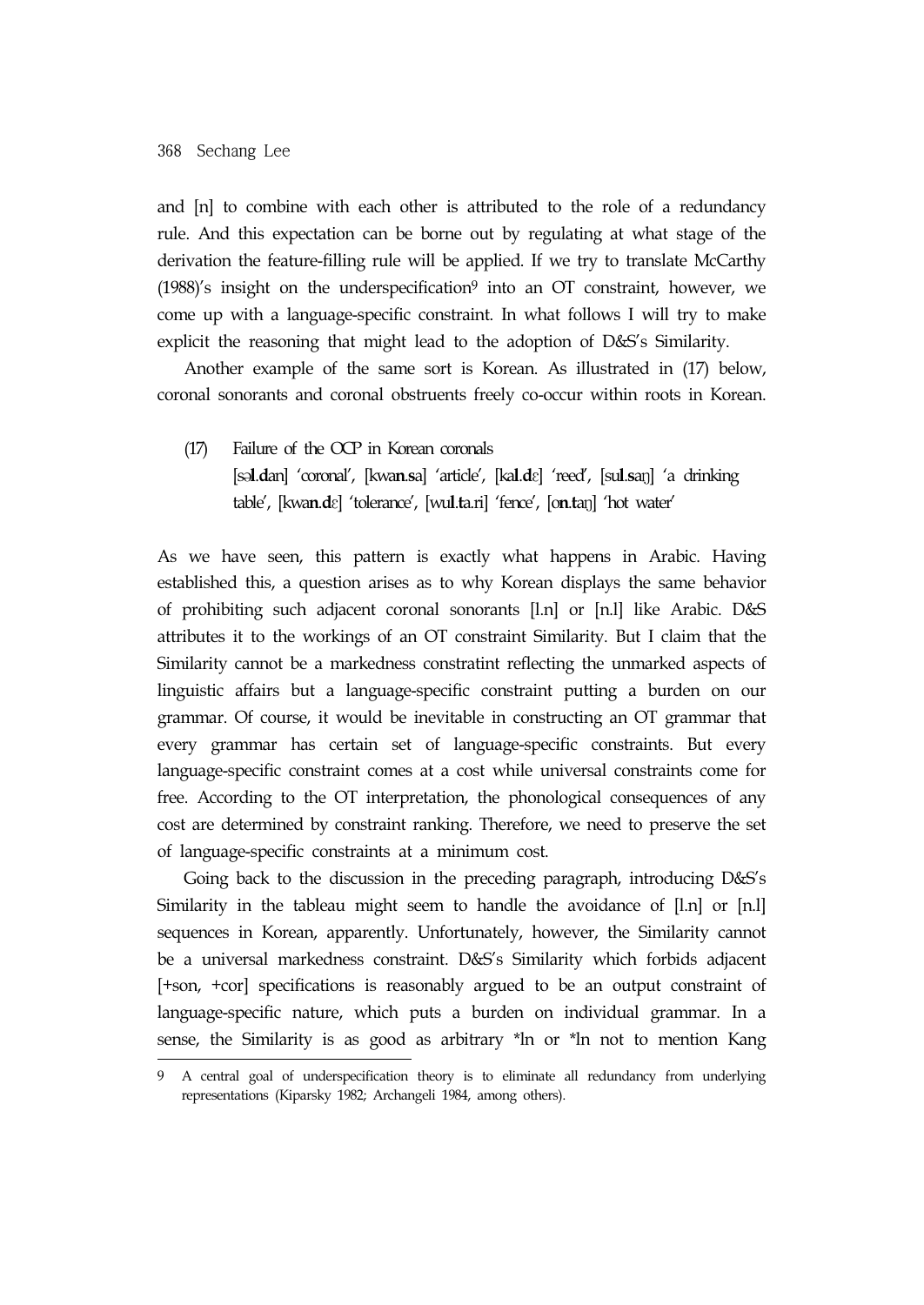(2000)'s [n%l] in (10). If any OT analysis employs language-specific constraints as main constraints, it no longer retains its explanatory power in the spirit of OT.10 Instead of offering an answer to why lateralization or nasalization occurs, previous analyses attribute it to constraints prohibiting such a sequence of coronal sonorants as [l.n] or [n.l]. This would be like saying that the reason why [l.n]- or [n.l]-sequence is not allowed in Korean is because they are prohibited in the first place. Such an approach, therefore, explains nothing in a fundamental way about why manner assimilations occur. The reason is that what should be explained is in fact incorporated in the constraint itself. It reveals nothing about markedness or the functioning of Korean phonology. So, we are back to the drawing board.

To summarize the discussion so far, D&S introduced SyllCon to forbid the [n.l]-sequence in (5a: [non.li] 'logic'), which led to lateralization to improve on the rising sonority contour. This step immediately turned out to be problematic since the [l.n]-sequence in (7a: [pulnɨŋ] 'inability') has a falling sonority contour satisfying SyllCon but is not optimal. This is where the Similarity comes in. After all, the SyllCon can safely be claimed to be a universal OT constraint on the grounds that a falling sonority across the syllable boundary is to reflect an unmarked status of phonological affairs. The fact that SyllCon is responsible for prohibiting only [n.l] not [l.n] casts very serious doubt on the SyllCon-based account. Once again, our intuition says that they are one and the same phenomenon. This amounts to saying that the SyllCon is not the right constraint here even though it is perfect in its phonological status of universality. And the Similarity as a rescue plan also turned out to be a burdensome language-specific constraint. On top of this, SyllCon is designed to assign a violation mark to [n.l] while Similarity to [l.n] as well as [n.l]. Here we have an overlapping function of SyllCon and Similarity in the constraint evaluation.

### **5. Proposal**

To gain a more accurate view of the current situation, let us begin by

<sup>10 ...</sup> The best practice in OT is to state constraints in very general ways and then try to limit their activity through interaction with higher-ranking constraints... (McCarthy 2008: 25)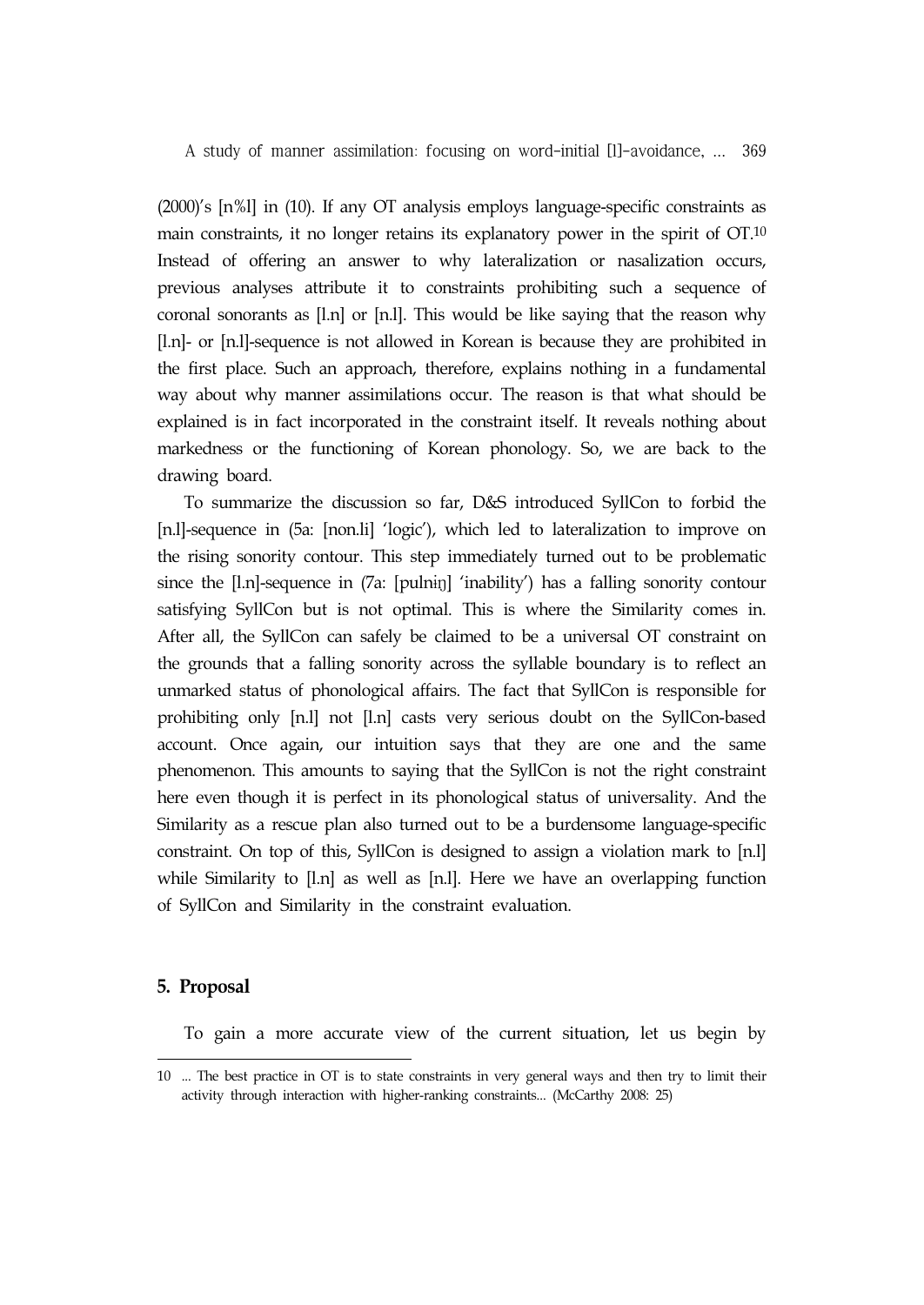considering the  $/n$ -deletion data under Initial Law, as given in  $(1a)$  earlier.<sup>11</sup> In the case of '/nik-mjən/  $\rightarrow$  [ik.mjən]', the word-initial /n/ before /i/ is supposed to undergo palatalization and turned into [nik.mjan]. As a result of the derivation, a partial geminate is formed which shares the [Palatal] V-place in word-initial position. Based on Clement (1991)'s proposal on the segregation of place features of consonants and vowels, the situation can be depicted as follows:

(18) Result of palatalization as a partial geminate



A potential clue to the nature of Initial Law may well be provided by an already-established idea. I propose that we slightly modify and extend Prince and Smolensky (2004)'s \*Complex12 in such a way that more than one place feature is not allowed in any syllable position node. As a result of [Palatal] V-Place spreading in (18), the syllable onset [ɲ] gets to be counted to possess two place specifications: [Coronal] C-Place and [Palatal] V-Place. I argue that the configuration incurs a violation of \*Complex. My interpretation is of (18) is that the strategy to satisfy \*Complex in Korean is to delete [ɲ], hence we get [ik.mjən] as the actual output.<sup>13</sup>,<sup>14</sup>

14 The other data in (1a) (e.g., /njə-ʧa/→[jə.ʤa], /njo-lo/→[jo.ro], /nju-tæ/→[ju.dæ]) are also

<sup>11</sup> D&S and other subsequent treatments do not consider Initial Law in their analyses.

<sup>12 \*</sup>Complex: No more than one C or V may associate to any syllable position node. (Prince and Smolensky 2004: 96)

<sup>13</sup> A more detailed discussion of the word-initial /n/-deletion is beyond the scope of this paper which focuses on  $/1/\gamma/n/$  alternation. So I will not discuss it any further.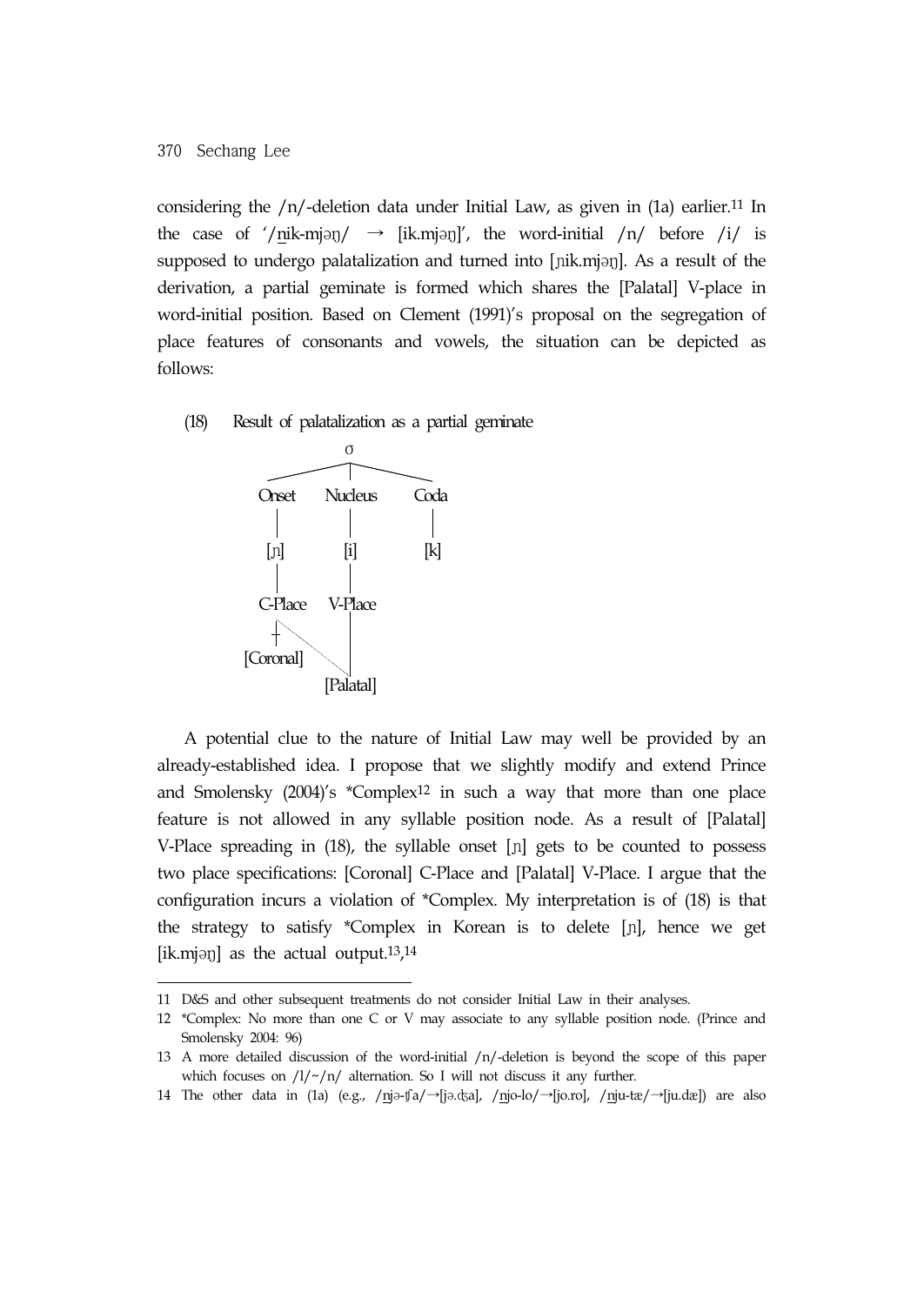Let us now turn to another aspect of Initial Law, according to which an underlying /l/ is realized as [n] word-initially as in (1b). Unlike the /n/-deletion approach, I assume a situation in which a word-initial [l] is licensed by an adjacent consonant at the immediately preceding syllable. Or to put it in plain prose, I will argue that all the facts of manner assimilation fall into place on the assumption that the Korean [lateral] on its own is incapable of surviving without an aid from a neighboring consonant.

Based on the idea that a word-initial [l] is in need of some help to surface, I posit the phonological representation of /l/ as follows:



The [lateral] in (19) cannot be licensed by the dominant Root node but must be licensed by being associated to a neighboring consonant. What we need is one reasonably-formulated constraint to express this limitation within the constraint-based framework of OT. Something along the lines of (20) is what we need:

(20) LICENSE([lateral])

A syllable-initial [lateral] must not be dominated by a single association line.

In order for the [lateral] to surface, the LICENSE([lateral]) in (20) requires that it should be associated to some other consonant than the one that dominates it. The following picture portrays a typical situation:

word-initial /n/-deletion cases. What is especially intriguing about all these cases is that their surface manifestations are heavily influenced by the presence of  $/j /$  or  $/j /$  in the syllable nucleus. That is, the underlying /n/ must have been palatalized and then deleted in satisfaction of \*Complex. This constitutes a strong evidence for the relevance of palatalization with the word-initial /n/-deletion phenomenon.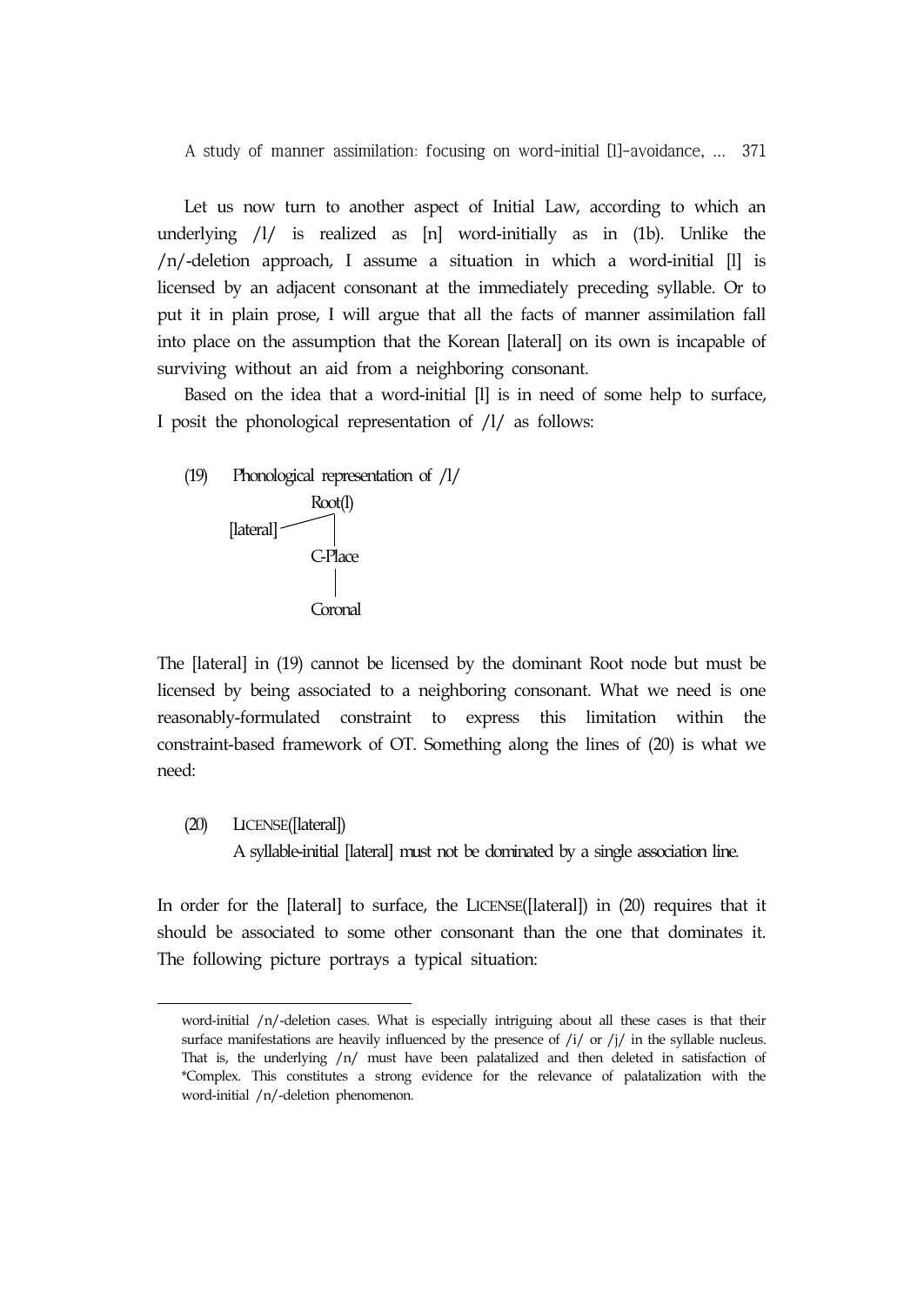

The syllable-initial [lateral] in (21a) is singly associated to its dominating Root node in violation of LICENSE([lateral]), so it cannot be licensed. In (21b), on the other hand, the [lateral] is realized by being doubly-linked with the preceding consonant in satisfaction of LICENSE([lateral]).

Last but certainly not least, I will employ in my analysis a faithfulness constraint which disfavors sonority difference between input and output segments.

(22) FAITH-[sonority]

Sonority of input sonorant consonants should be identical with that of output consonants.

(22) assigns (a) violation mark(s) for every output segment that deviates in degree of sonority from its given input sonorant consonants. A good strategy to ensure this is to mark violations gradiently in terms of a sonority scale like (23):

| Sounds               | Sonority values | Examples          |
|----------------------|-----------------|-------------------|
| low vowels           | 10              | /a, ɑ/            |
| mid vowels           | 9               | /e, $o/$          |
| high vowels          | 8               | /i, $u/$          |
| flaps                | 7               | /r/               |
| laterals             | n               |                   |
| nasals               | 5               | /n, m, $\eta$ /   |
| voiced fricatives    | 4               | /v, $\delta$ , z/ |
| voiceless fricatives | 3               | /f, $\theta$ , s/ |
| voiced stops         | 2               | /b, d, $g/$       |
| voiceless stops      |                 | /p, t, k/         |

(23) Sonority scale (Hogg and McCully 1987: 33)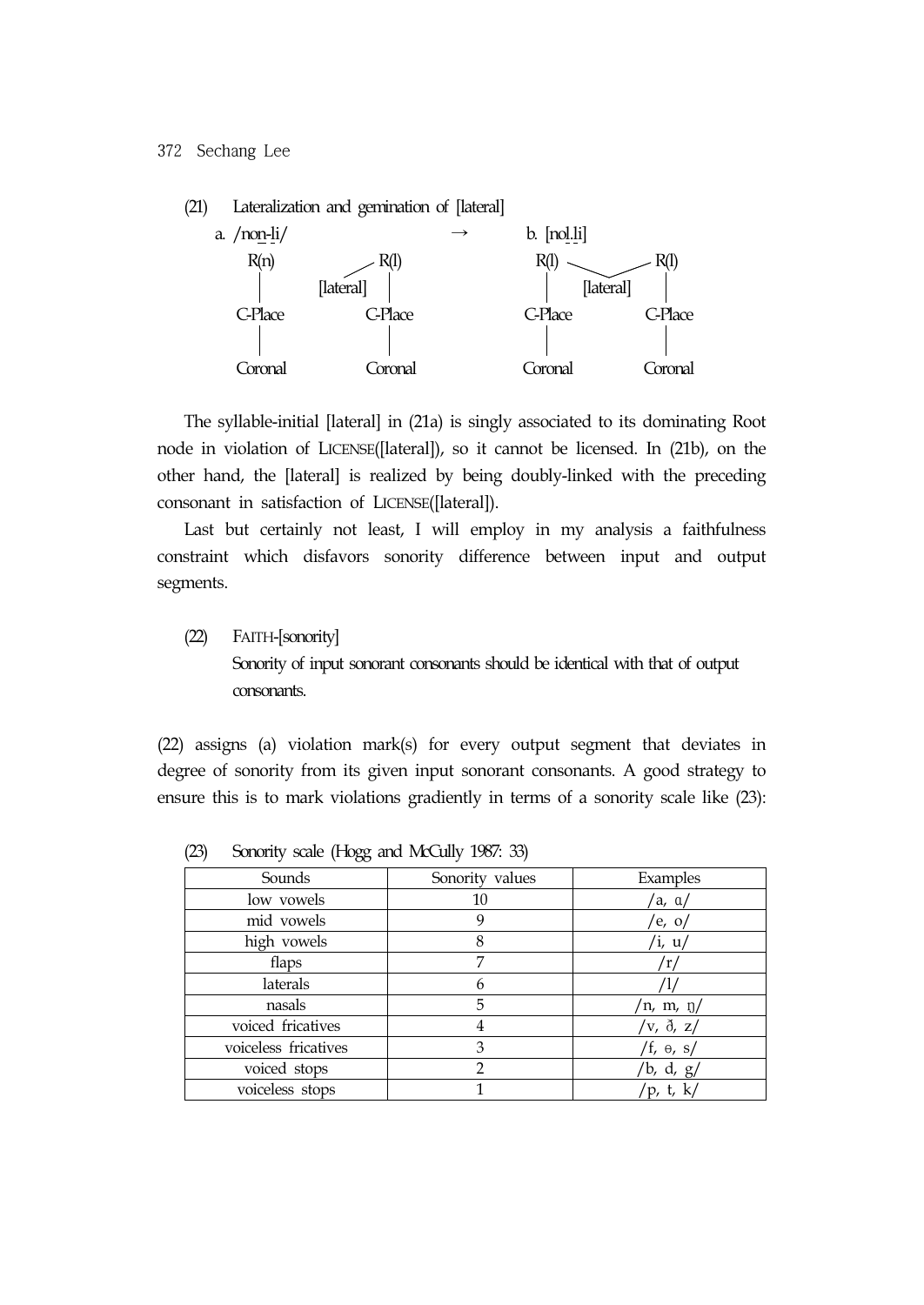#### **6. Analysis**

I continue to adopt the strategy that phonological processes are best explained through the interaction of well-defined output constrains rather than language-specific constraints themselves. The introduction of LICENSE([lateral]) and FAITH-[sonority] offers a new prospective for the analysis of manner assimilation in Korean.

Let us begin with an aspect of Initial Law in which a word-initial [l] gets deleted in surface. The relevant candidates are compared in the following tableau:

| /lak-jəp/                                         | LICENSE([lateral]) | FAITH-[sonority] |
|---------------------------------------------------|--------------------|------------------|
| a. la.kjəp                                        | $*1$               |                  |
| $\blacktriangleright$ b. na.kj $\triangleright$ p |                    |                  |
| c. a.kjap                                         |                    | $**1$            |

 $(24)$  /lak-jəp/  $\rightarrow$  [na.kjəp] 'fallen leaves'

The faithful candidate (24a) has a word-initial [l] whose phonological representation is like the one in (19). The [lateral] here is unable to survive unless the feature has a chance to be saved by being linked to a licensor. So (24a) is now taken out of the race by LICENSE([lateral]). The word-initial [l] in question can find a way to avoid the violation of LICENSE([lateral]) by adjusting its sonority value. That is because the [l] has no other adjacent consonant to get itself licensed. Fortunately, lowering its sonority value by just one step in (23) would make the /l/ surface as [n], avoiding the violation of the top-ranked constraint. Of the remaining candidates, the one with syllable-initial [n] incurs the least expensive violation of FAITH-[sonority]. The optimal output is therefore decided to be (24b).15,16

<sup>15</sup> In my tableaux of this section, I assign one violation mark to a candidate with just one step unfaithfulness to the input sonorant consonant based on (23). And I assign two violation marks to any candidates with more than one-step deviation in sonority scale. On the contrary, (22) requires that every input obstruent vacuously satisfy the FAITH-[sonority].

<sup>16</sup> FAITH-[sonority] assigns two violation marks to (24c) because the input /l/ corresponds to zero (i.e., silence) in the output. Concerning (24c), the deletion of the word-initial /l/ results in silence which corresponds to the sonority value of zero. And this is counted as more than one-step decrease along the sonority scale, hence two violations of FAITH-[sonority].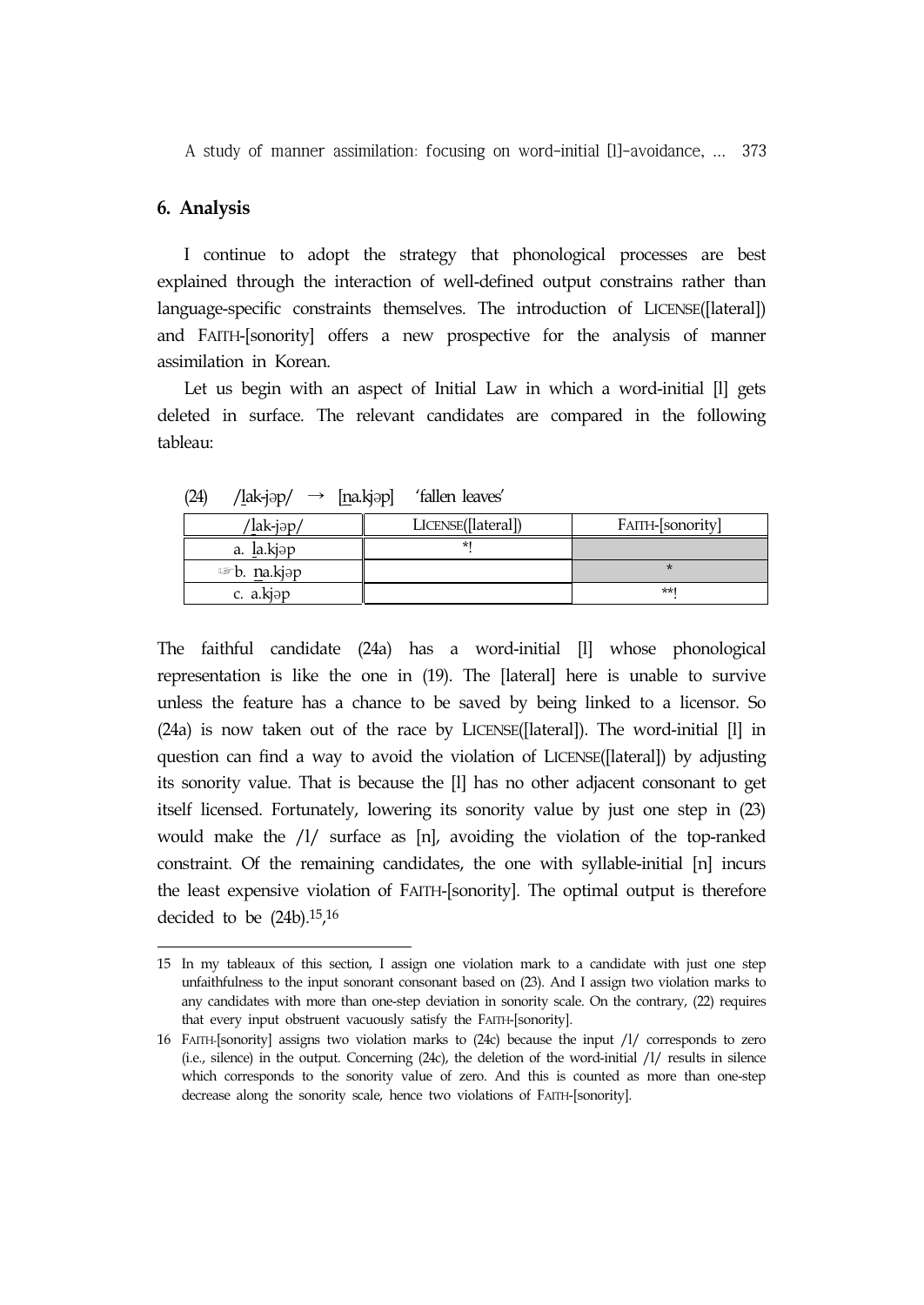Let us now consider a case in which there exists a consonant to rescue the /l/ from an unlicensed position. With a view to rescuing the /l/, lateralization occurs in (25):

| /nonli/            | LICENSE     | SyllCon<br>Faith- |  | <b>MAX</b> | <b>MAX</b> |
|--------------------|-------------|-------------------|--|------------|------------|
|                    | ([lateral]) | [sonority]        |  | (lat)      | (nas)      |
| a. non.li          | $*1$        |                   |  |            |            |
| b. non.ni          |             |                   |  | $*1$       |            |
| $\infty$ c. nol.li |             |                   |  |            |            |

(25) / $n$ onli/  $\rightarrow$   $[n$ ol.li] 'logic'

The syllable-initial [l] in (25a) does not get any support from the neighboring consonant and so fails to license on its own the unstable feature [lateral], in violation of LICENSE([lateral]). (25b) lowered the sonority of the input /l/ along the scale by one step while (25c) made the input  $/n/$  surface as [1] by raising the sonority by one step. Each of them receives one violation mark from FAITH-[sonority] as they both are one step away from the degree of sonority given in the input. The constraint ranking dictates that it is a higher priority to preserve [lateral] than it is to keep [nasal]. So (25c) with lateralization is decided to be optimal.

The following tableau accounts for the surprising fact that a nasal consonant shows up out of nowhere in the output:

| $\frac{1}{2}$          | المستقطعة المتحرمة |                  |         |          |
|------------------------|--------------------|------------------|---------|----------|
| /kjə <u>k-li</u> /     | LICENSE([lateral]) | FAITH-[sonority] | SyllCon | $\cdots$ |
| a. kjak.li             | $*1$               |                  | $\star$ |          |
| b. kjak.ni             |                    | $\star$          | *1      |          |
| c. kjanli              | $*1$               | $\star$          | $\star$ |          |
| <sup>■</sup> d. kjənni |                    | $\star$          |         |          |
| e. kjak.ti             |                    | $**1$            |         |          |

 $(26)$  /kjək-li/  $\rightarrow$  [kiən-ni] 'isolation'

Three major candidates remain after excluding (26a, c) which violate top-ranked LICENSE([lateral]). As for (26e), the input /l/ decreases its sonority value shown in (23) by four steps and is realized as [t], hence two violations from FAITH-[sonority]. Note that (26d: [kjəŋ.ni]) incurs only one violation of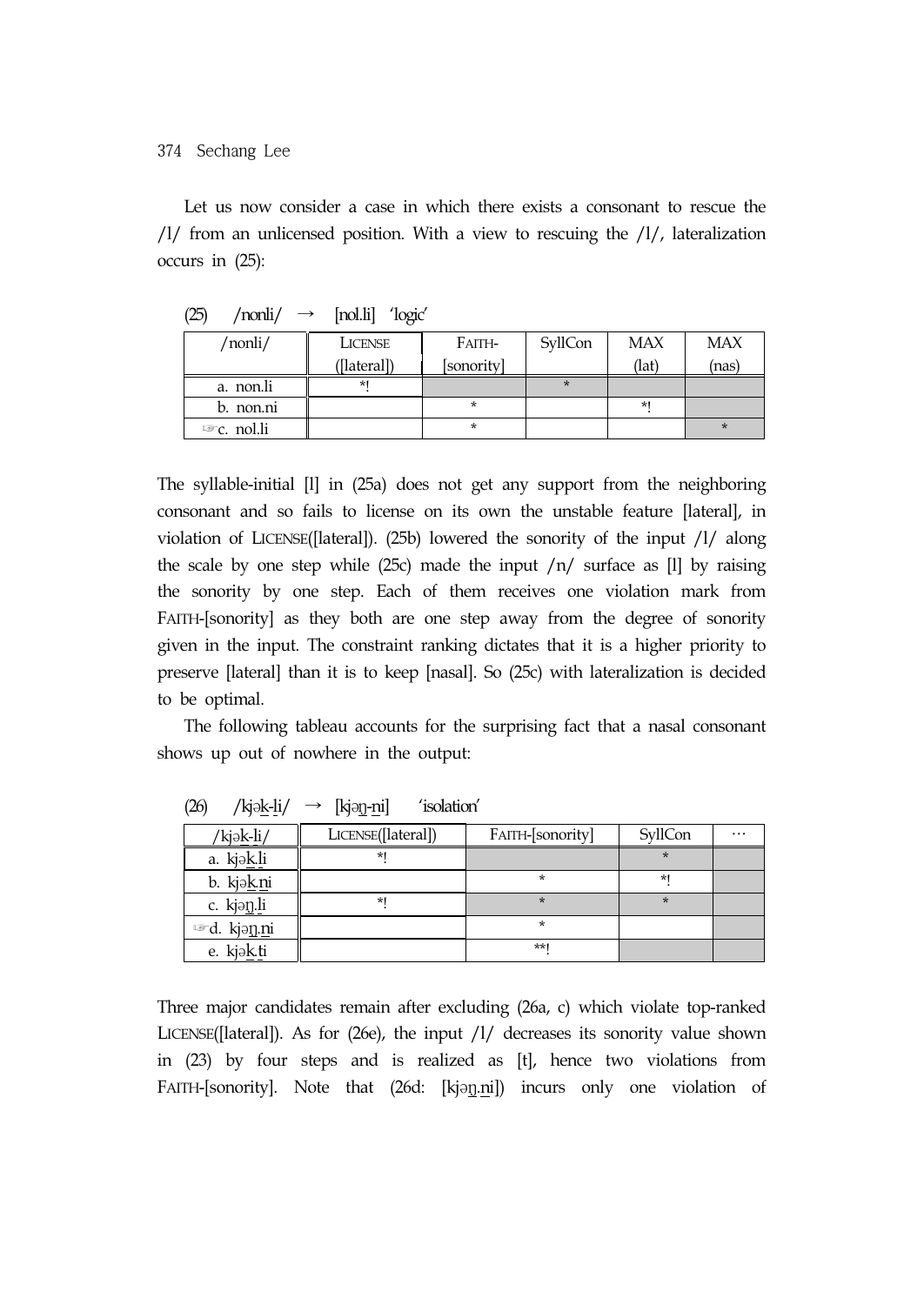FAITH-[sonority]. The [ŋ] from /k/ does not get penalized from FAITH-[sonority] as the input /k/ is an obstruent not a sonorant consonant. So, the [ŋ] vacuously satisfies FAITH-[sonority]. But since the output [n] in syllable onset position resulted from the input sonorant consonant [l], we witness a one-step decrease in sonority value. For this reason, (26b, d) incurring the minimal violation along the sonority scale tie on FAITH-[sonority]. SyllCon penalizes the former that has a rising sonority contour. Therefore, (26d) turns out to be victorious. This is how the input sequence  $/kl/$  came to take on a rather different appearance like [ŋ.n] in the optimal output.17

From a theoretical point of view, the main merit of the current analysis is that it enables us to arrive at a more unified explanation for lateralization in Korean. That is, the symmetrical nature of lateralization is captured with the interaction of LICENSE([lateral]) and faithfulness constraints. The following tableau shows how the input sequence  $/$ ln $/$  changes to [l.l] with the same machinery as in (25) above:

| /pulnin/                   | <b>LICENSE</b> | Faith-     | SyllCon | Max-IO    | Max-IO  |
|----------------------------|----------------|------------|---------|-----------|---------|
|                            | ([lateral])    | [sonority] |         | (lateral) | (nasal) |
| a. pulning                 | *1             |            |         |           |         |
| b. pul.tin                 | $*1$           | $**$       |         |           |         |
| c. punning                 |                | $\star$    |         | *1        |         |
| pul.lin<br>$\mathbb{Z}$ d. |                | $\star$    |         |           | $\star$ |

 $(27)$  /pulnin/  $\rightarrow$  [pul.lin] 'inability'

According to the sonority scale in (23), [l] and [n] only differ in a single step of sonority. It therefore comes as no surprise that FAITH-[sonority] assigns one violation mark to each of (27c, d). Max-IO(lateral) plays a crucial role in selecting the latter as the actual output.

One final question which remains to be answered is why nasalization instead

<sup>17</sup> I do not include a candidate with lateralization like [kjəl.li] for evaluation in the tableau (26). That is because it also means that the input dorsal  $/k/$  has to be place-assimilated by the following coronal /l/, which is very unlikely cross-linguistically. I assume that it is higher priority in Korean to preserve place than licensing the [lateral] in question. A high-ranking faithfulness constraint (e.g., FAITH(place)) would play a role in preventing the dorsal  $/k/$  from undergoing lateralization. For this reason, a syllable-final lateral does not induce lateralization of the following dorsal or labial consonant (e.g., [ʤul.gi] 'stem' and [səl.bim] 'NewYear's').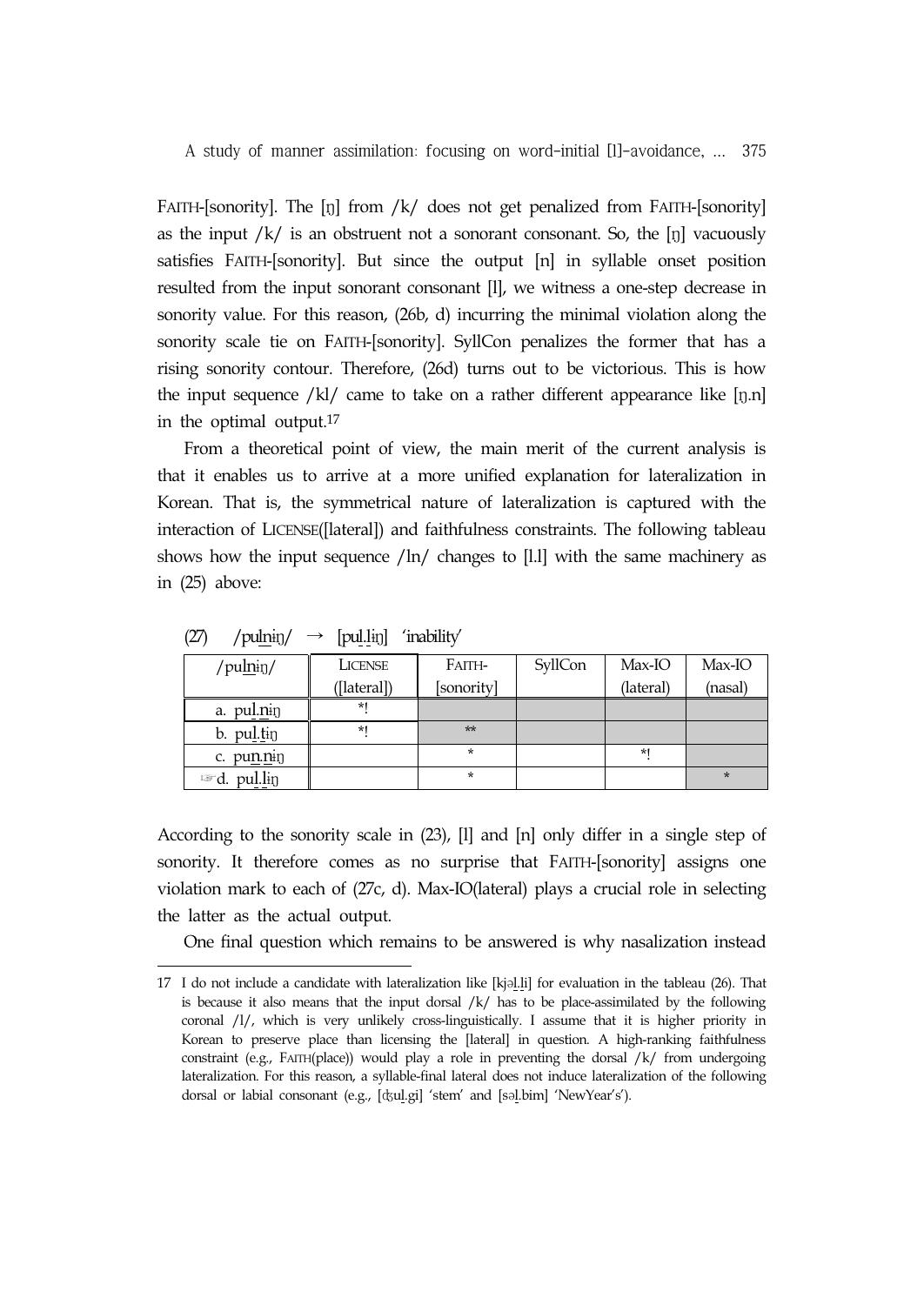of lateralization takes place in (2c). In case a morpheme boundary intervenes, the input /n+l/ sequence undergoes nasalization into [n.n]. An examples illustrating this pattern is given in (28) below:

|                 | $   -$    | ___            | ◡          |         |          |
|-----------------|-----------|----------------|------------|---------|----------|
| /n-l/           | Max-OO    | <b>LICENSE</b> | Faith-     | SyllCon | $\cdots$ |
|                 | (nas/cod) | ([lateral])    | [sonority] |         |          |
| a. n.l          |           | *۱             |            |         |          |
| b. 1.1          | $*1$      |                | $\star$    |         |          |
| $\infty$ c. n.n |           |                | $\ast$     |         |          |

 $(28)$  /imun+lon/  $\rightarrow$  [i.mun.non] 'phonology'

There is a phonological sense in making such a distinction between /nl/ and /n+l/. In tableau (28), I adopt Max-OO(nas/cod) introduced in (13) as the topmost constraint in the current hierarchy. The input  $/n/$  in the free morpheme /ɨmun/ is preserved both in (28a, c). But only the latter is selected to be optimal because it vacuously satisfies LICENSE([lateral]).18

If the order is reversed from (28), nasalization is correctly excluded and what we get is lateralization. This is exactly what is predicted by current hierarchy as shown in (29):

| レンナ<br>/ פסµ י⊥נט <i>ע</i><br>$\mathsf{P}$<br>$1$ VCW $1$ Cal $3$ Day |           |           |            |         |      |          |
|-----------------------------------------------------------------------|-----------|-----------|------------|---------|------|----------|
| $/l + n/$                                                             | Max-OO    | Max-OO    | LICENSE    | Faith-  | Svll | $\cdots$ |
|                                                                       | (lat/cod) | (nas/cod) | $($ [lat]) | [son]   | Con  |          |
| a. l.n                                                                |           |           | $*1$       |         |      |          |
| $\n  b. 1.1\n$                                                        |           |           |            | $\star$ |      |          |
| c. n.n                                                                | $*1$      |           |            |         |      |          |

 $(29)$   $\left( \text{c}^2 + \text{c}^2 \right)$   $\rightarrow$   $\left[ \text{c}^2 + \text{c}^2 \right]$  'New Year's Day'

Both candidates (29a, b) satisfy Max-OO(nas/cod), hence both are passed on for evaluation by the next-lower-ranked constraint in the hierarchy, LICENSE([lateral]). The latter is selected for the optimal output as it has no violation of the constraint.19

<sup>18</sup> It has been pointed out by an anonymous reviewer that the optimal output can vary depending on dialectal or generational differences: [ɨ.mun.non] or [ɨ.mul.lon]. From a perspective of OT grammar, these kinds of differences basically reduce to different languages and can be accounted for in terms of the re-ranking of relevant constraints.

<sup>19</sup> Given the apparently identical input sequence of /ln/ as in (25: /nonli/), it might come as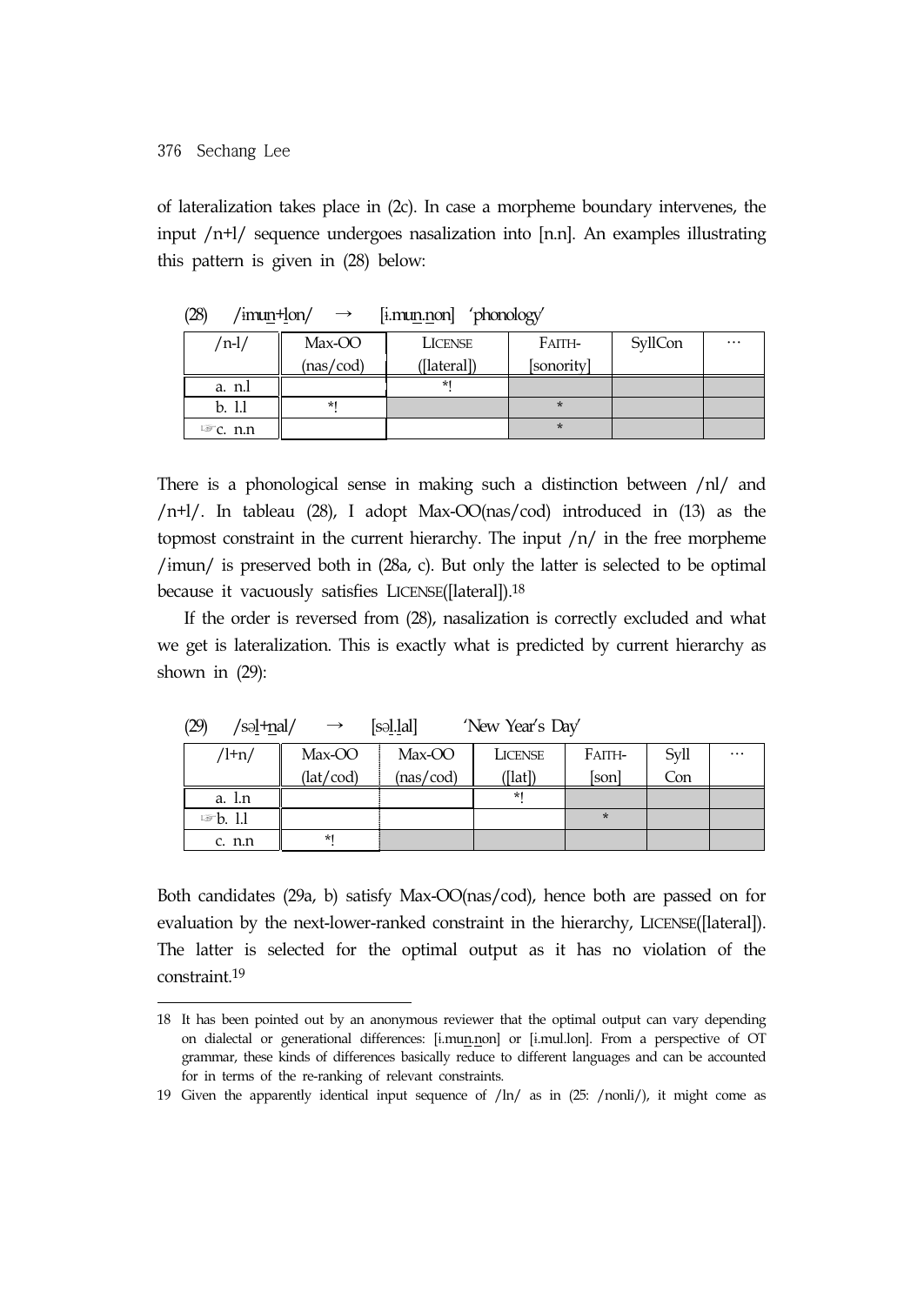### **7. Conclusion**

A prime motivation for this article was the observation that the feature [lateral] is not allowed word-initially in Korean, which is typically called 'Initial Law'. I began with searching for a phonologically adequate reason for that from an OT perspective and finally arrived at a more unitary theory of manner assimilation as a whole in Korean. Admittedly, D&S's SyllCon is entitled to make an OT universal constraint but I claimed that it has a limitation in capturing our linguistic intuition of Korean: it fails to explain the symmetrical nature of lateralization between [n] and [l] in output forms. SyllCon is argued to be active in selecting output [l.l] sequence only from input /nl/. To resolve the problem of deriving [l.l] from /ln/, D&S had to introduce another constraint 'Similarity' in their analysis. Not to mention the SyllCon's failure in capturing our intuition on the bi-directionality of lateralization, I noted that the formulating and positing the Similarity is *stipulative* rather than *explanatory* (i.e. it does not offer us any account of why a sequence of sonorant coronals is disfavored, if it does not invoke the OCP violation). I attempted to overcome this obvious limitation in their analysis and subsequent literature by proposing the LICENSE([lateral]), with the universal status of SyllCon preserved on the other hand. LICENSE([lateral]) requires that a syllable-initial [lateral] need to be licensed by an adjacent consonant. This constraint has proved to provide insight into the nature of manner assimilation as a whole in Korean. This article can therefore be viewed as an attempt to show how this constraint can be brought to bear on long-standing Initial Law and manner assimilation problems. All available evidence converges to show that the current analysis in fact provides fundamental explanations for them. It is significant then that such a simple and natural strategy allows us to preserve the optimality theory of phonology at a minimum cost. After all, this line of strategy should be the right track our phonological analysis should be on.

surprise that (29) produces the opposite result. However, it should be taken into account that OO-correspondence is activated only in the latter since an independent word (i.e., /səl/) serves as the morphological base of the complex word.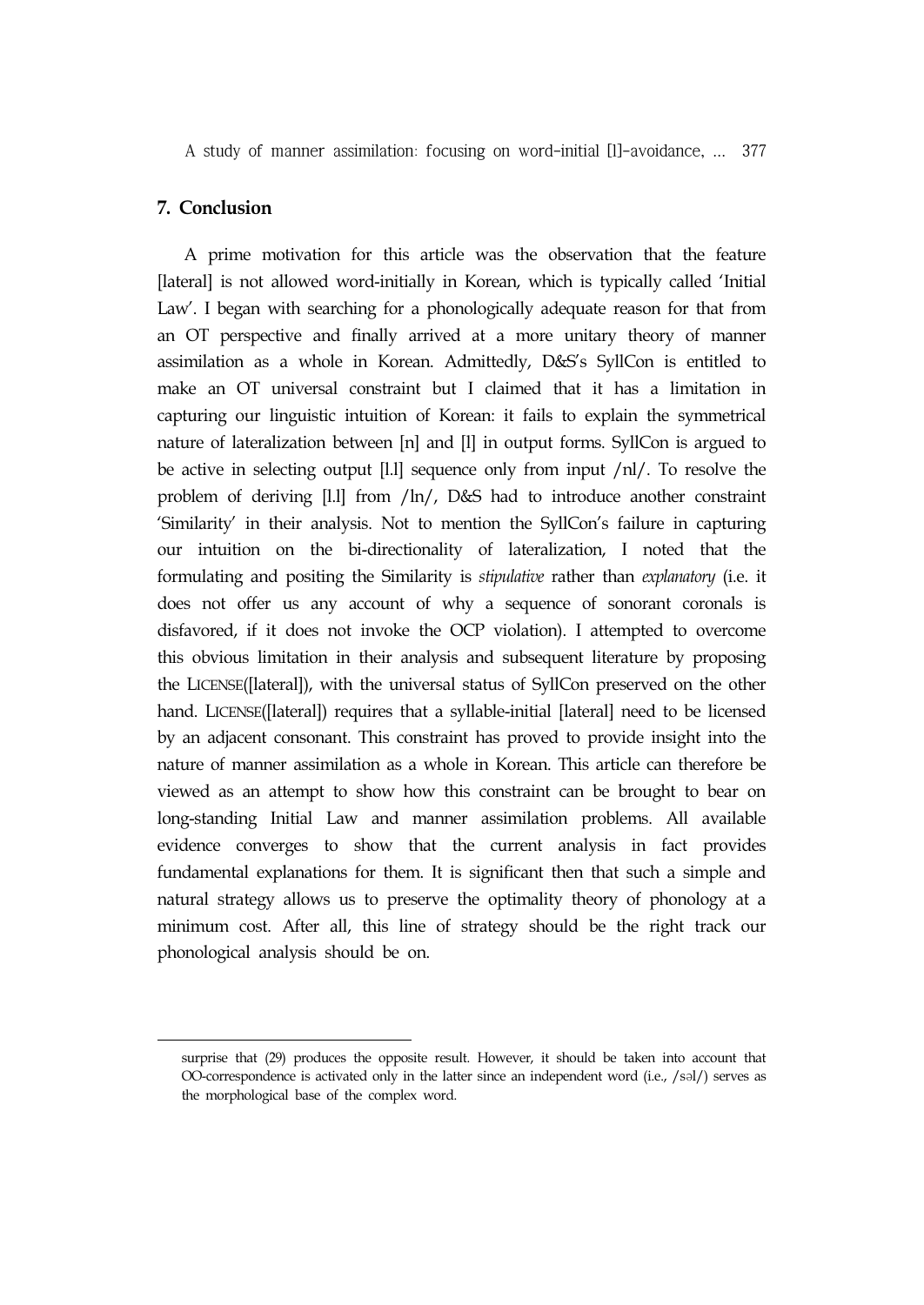### **References**

- Archangeli, Diana. 1984. *Underspecification in Yawelmani phonology and morphology*. PhD Dissertation. MIT.
- Benua, Laura. 1997. *Transderivational identity: phonological relations between words*. PhD Dissertation. University of Massachusetts, Amherst.
- Chomsky, Noam. 1961. On the notion of "rule of grammar". In *Proceedings of the Twelfth Symposium in Applied Mathematics*. [Reprinted 1964 in Jerry A. Fodor and Jerrold J. Katz, (eds)., *The structure of language: readings in the philosophy of language*, 119-36. Englewood Cliffs: Prentice-Hall.]
- Chomsky, Noam and Morris Halle. 1968. *The sound pattern of English*. New York: Harper and Row.
- Clements, G. Nick. 1991. Place of articulation in consonants and vowels: a unified theory. *Working Papers of the Cornell Phonetics Laboratory*, 77-123. Ithaca: Cornell University.
- Davis, Stuart and Seung-Hoon Shin. 1999. The syllable contact constraint in Korean: an optimality-theoretic analysis. *Journal of East Asian Linguistics* 8: 285-312.

Greenberg, Joseph. H. 1950. The patterning of root morphemes in Semitic. *Word* 6: 162-181.

- Hogg, Richard. and Chris B. McCully. 1987. *Metrical phonology: a course book*. Cambridge: Cambridge University Press.
- Hooper, Joan. 1976. *An Introduction to natural generative phonology*. New York: Academic Press.
- Kang, Hyunsook. 2002. On the optimality-theoretic analysis of Korean nasal-liquid alternations*. Journal of East Asian Linguistics* 11: 43-66.
- Kang, Yongsoon. 2000. Phonological variation. *Korean Journal of Linguistics* 25(2): 221-237.
- Kiparsky, Paul. 1982. Lexical phonology and morphology. In In-Seok. Yang, (ed.), *Linguistics in the Morning Calm*, 3-91. Seoul: Hanshin.
- Leben, William. 1973. *Suprasegmental phonology*. PhD Dissertation. MIT.
- McCarthy, John J. 1986. OCP effects: gemination and antigemination. *Linguistic Inquiry* 17(2): 207-263.
- McCarthy, John J. 1988. Feature geometry and dependency: a review. *Phonetica* 43: 84-108.
- McCarthy, John J. 2008. *Doing optimality theory: applying theory to data*. Malden: Blackwell Publishing.
- McCarthy, John J. and Alan Prince. 1993. Prosodic Morphology I: constraint interaction and satisfaction. Ms. University of Massachusetts at Amherst and Rutgers University.
- McCarthy, John J. and Alan Prince. 1995. Faithfulness and reduplicative identity. Rutgers Optimality Archive 60. [http//www. rutgers.edu/]
- Murray, Robert and Theo Vennemann. 1983. Sound change and syllable structure in Germanic phonology. *Language* 59: 514-528.